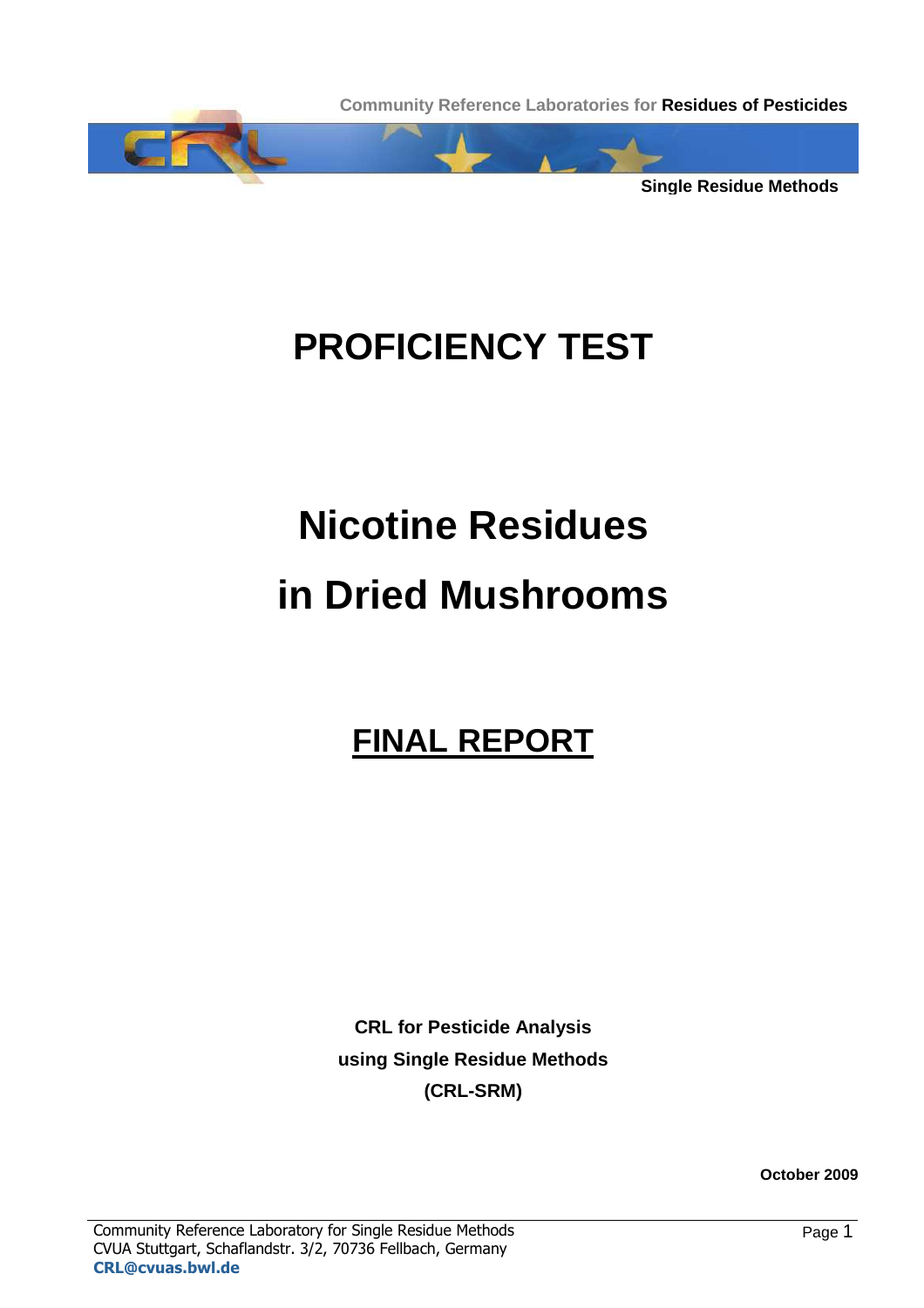**Single Residue Methods**

## **Organizer**

**Dr. Michelangelo Anastassiades** 

CRL for Single Residue Methods Schaflandstrasse 3/2 D-70736 Fellbach **Germany** 

Phone: +49-711-3426-1124 Fax: +49-711-588176 E-Mail: **Michelangelo.Anastassiades@cvuas.bwl.de**

### **Co-Organizer**

**Dr. Marc Lutz**  Central Laboratory and Quality Centre COOP Gottesackerstrasse 4 CH-4133 Pratteln, **Switzerland** 

Phone: +41 61 825 45 56/Fax 45 50 Fax: +41 61 825 45 50 E-Mail: **Marc.Lutz@coop.ch**

http://www.crl-pesticides.eu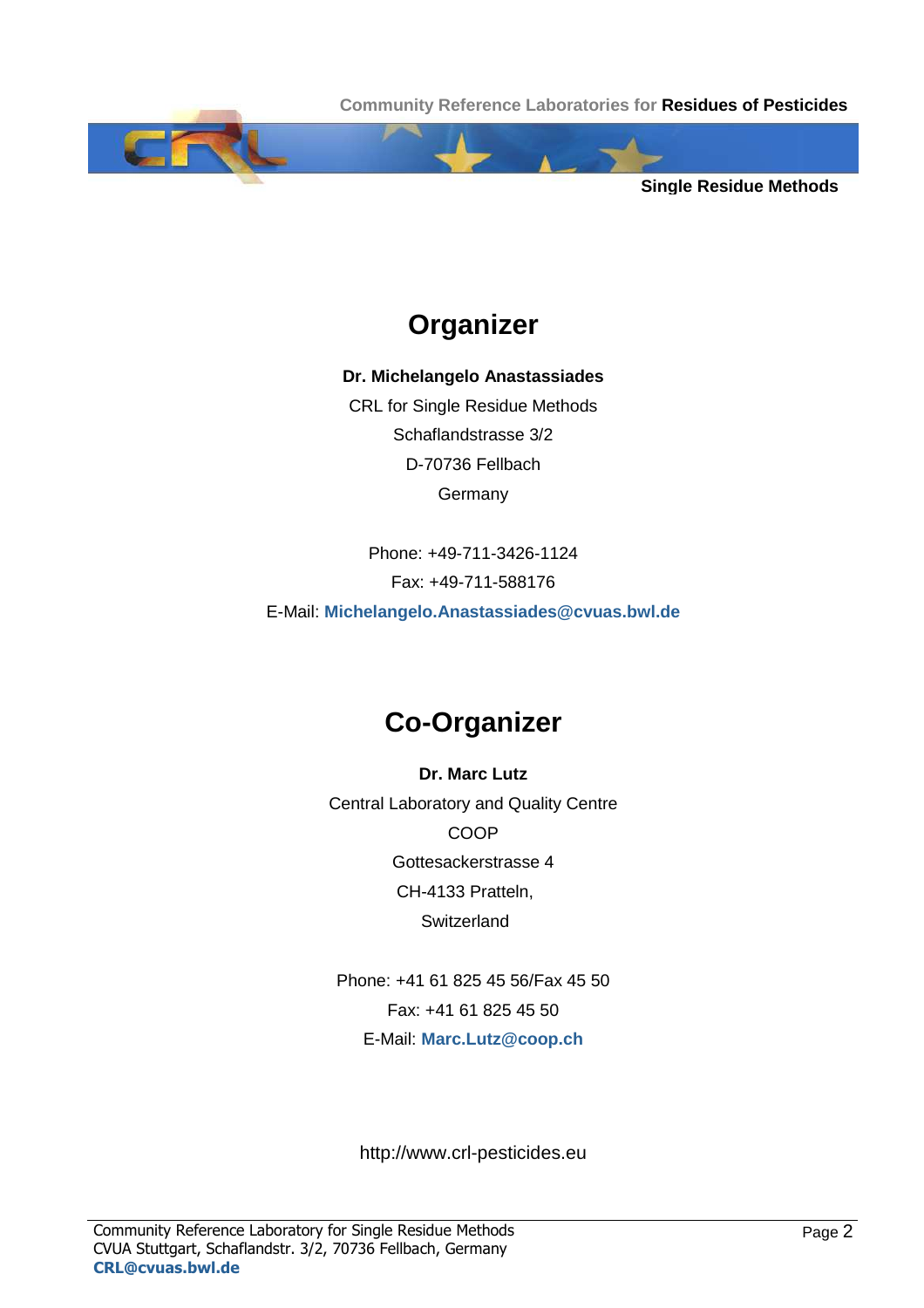

#### Table of contents: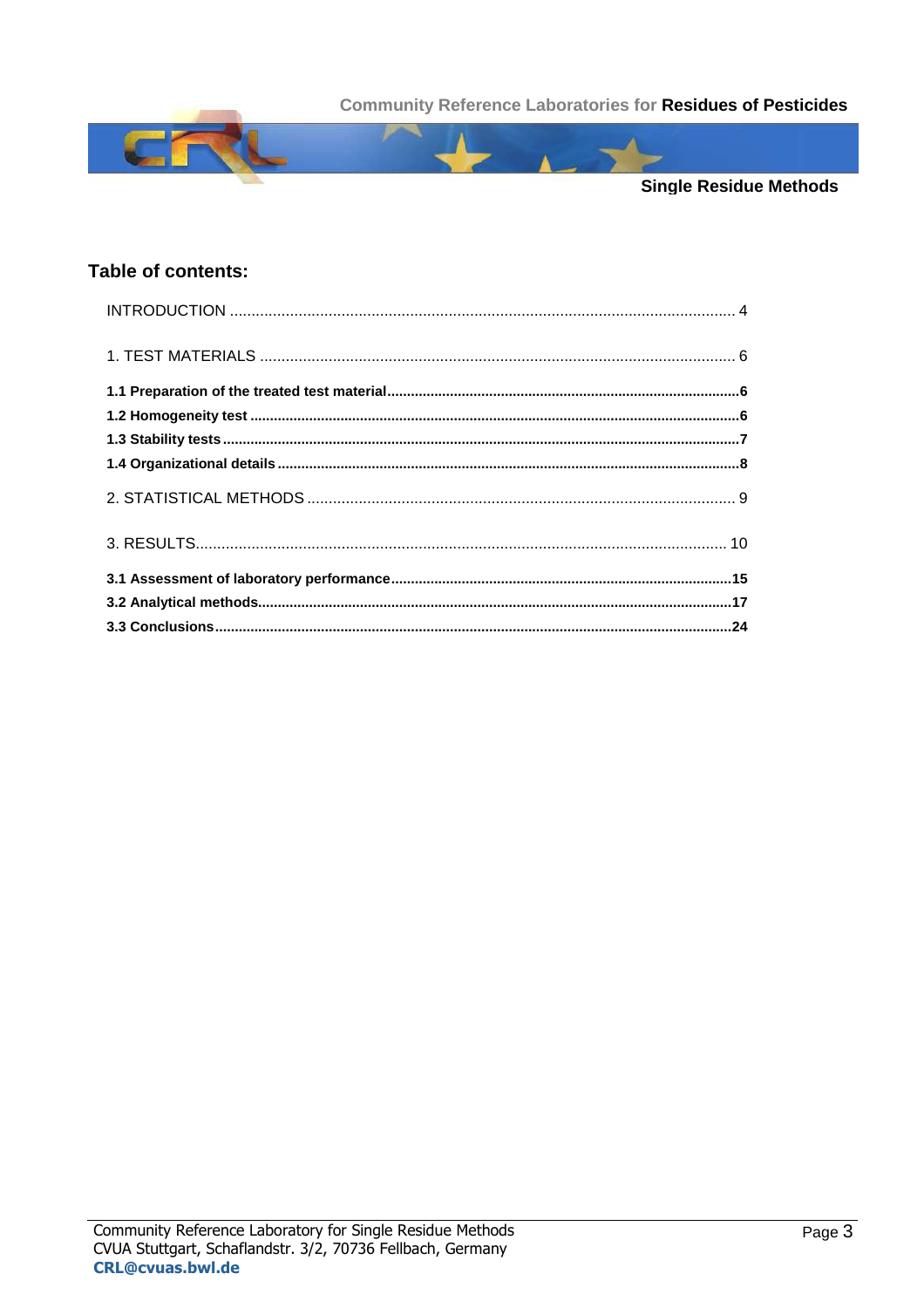**Single Residue Methods**

#### **INTRODUCTION**

l

Following frequent detections of nicotine in dried mushrooms, mainly of Chinese origin, , at levels of toxicological concern in 2008 and 2009, DG-SANCO and the European Food Safety Authority (EFSA) assessed the situation, and guideline temporary limits for nicotine levels in fresh and dried wild mushrooms were set (0.04 mg/kg in fresh wild mushrooms, 1.2 mg/kg in dried wild mushrooms other than boletus (ceps), 2.3 mg/kg in wild dried boletus)<sup>12</sup>. It was tated that, as a precautionary step, mushrooms containing nicotine above these levels should be withdrawn from the market and safely disposed of. It was furthermore decided to put a monitoring program for nicotine in wild mushrooms in place with the EU Member States having to test 1000 samples of EU and imported wild mushrooms. The information collected should be used to establish official MRLs for this substance in mushroom but also to assess the consumer risks and to gain a better understanding of the sources of the high nicotine levels (physiological contamination, cross contamination during processing, or intentional pesticide use).

In the private sector there has also been considerable movement with the EU food and drink industries confederation (CIAA) putting in place quality control provisions for nicotine in wild mushrooms as well as an action plan to identify the source of nicotine

Nicotine is analytically very challenging with special attention being required at various steps of the analytical procedures such as extraction (pH-issue), evaporation (losses at high pH) and measurement (adsorption problems etc.). As nicotine is ubiquitous, cross-contamination is also an issue to take care of.

As a reaction to the massive nicotine findings reported by European laboratories and with the risk of an imminent breakdown of the Chinese export market of mushrooms to Europe in the 2009 season, Chinese export control laboratories have intensified their controls. At the same time efforts to elucidate the sources of the high nicotine levels in mushrooms were initiated

<sup>&</sup>lt;sup>1</sup> Statement of EFSA on the risks for public health due to the presence of nicotine in wild mushrooms (7 May 2009).

http://www.efsa.europa.eu/cs/BlobServer/Statement/Statement\_nicotine\_mushrooms\_ej286\_en.pdf?ssbinary=true

<sup>&</sup>lt;sup>2</sup> Guidelines as regards measures to be taken as regards the presence of nicotine in wild mushrooms agreed by the Standing Committee of the Food Chain and Animal Health (SCoFCAH) on 11 May 2009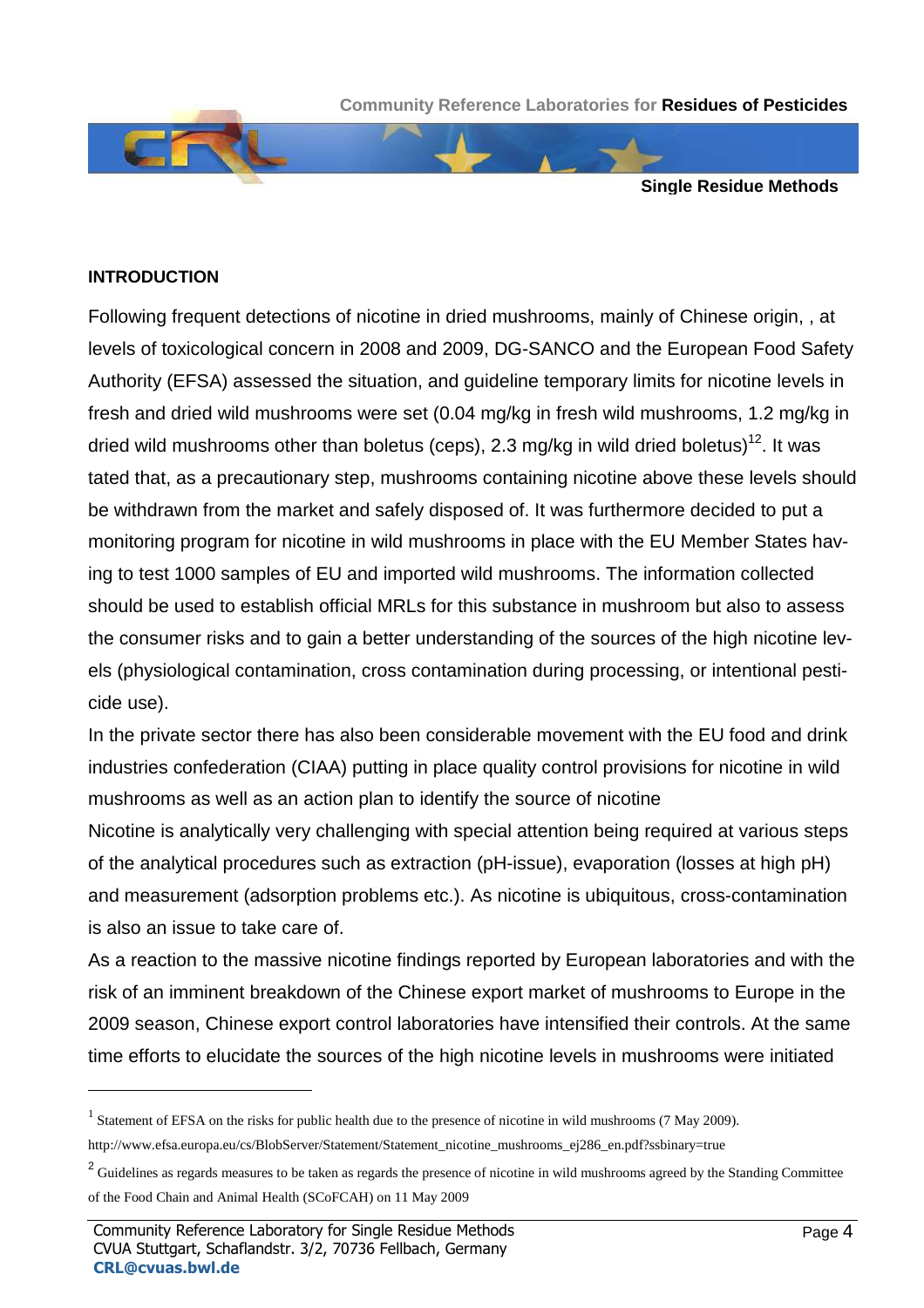



by the interested parties. However, as the results reported by Chinese laboratories were generally lower than those reported by the European ones, concerns were expressed on behalf of the Chinese side as regards the plausibility of the European results and the validity of the methods used. Following a CODEX meeting in China in May 2009, it was thus decided to start a dialogue at technical level to elucidate the reasons behind the deviating results. As the 2009 harvesting season in China was on the way and with the start of the EUmonitoring program approaching, quick actions were necessary in order to clarify the differences in the analytical methodologies and to ensure the comparability and mutual recognizability of results, thus avoiding unnecessary conflicts at technical level.

Within this aim the Commission has requested the CRL for Fruits and Vegetables (CRL-FV) and the CRL for Single Residue Methods (CRL-SRM) to elaborate methods for the analysis of nicotine in mushrooms and to distribute these methods among the laboratories as well as to start a dialogue with the Chinese side. In addition, the need to perform a proficiency test using real samples was recognized in order to compare the results generated by the different laboratories, to identify problems and possibly elucidate method deficiencies. In view of the beginning summer holiday season, the time was deemed as too short to launch any big scale PT. Luckily, however, the opportunity arose to collaborate with a Swiss industrial laboratory (of the COOP supermarket chain) that was on the way to launch a small-scale interlaboratory comparison within the framework of the Swiss Manual of Food Analysis (Schweizerisches Lebensmittelbuch, SLMB) using real samples of dried mushrooms containing incurred nicotine. A limited amount of test material was still available and could be used for the present PT. The following test samples were provided to the laboratories in form of a highly homogeneous powder:

- Dried Boletus mushrooms homogenate from Bosnia and Herzegovina
- Dried Boletus mushrooms homogenate from China and
- Dried Mu-Err mushrooms homogenate from China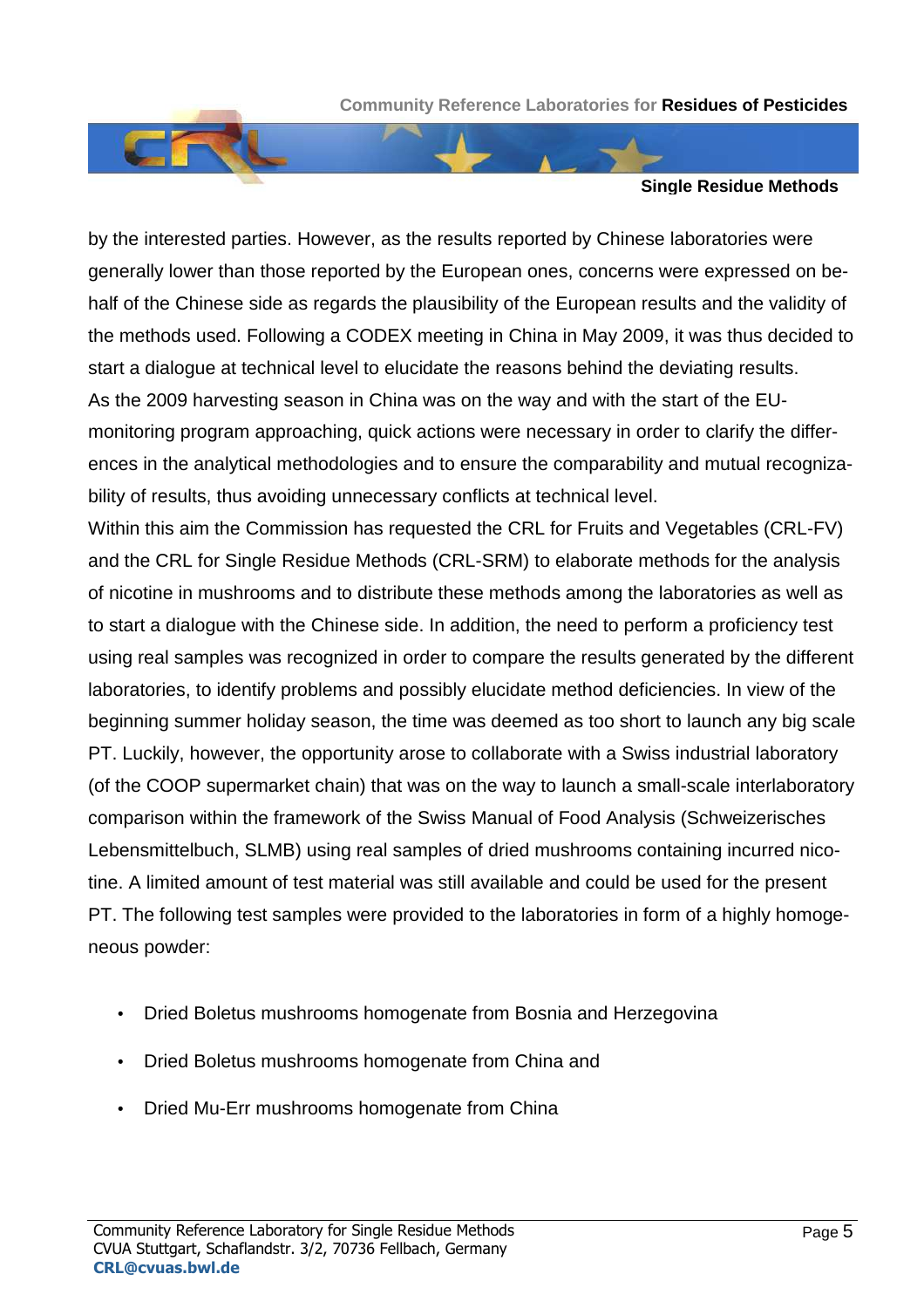



As the amount of the material available was limited, only 14 laboratories could participate at this exercise. The participating laboratories included 10 government and 4 private laboratories from 6 countries, namely: Germany (5), Switzerland (4), China (2), Spain (1), Austria (1) and France (1). In July 2009 the laboratories were sent the three test-samples and were asked to submit their results by the 31st of August 2009. Two variations of the QuEChERSmethod were distributed among the labs for informative purposes in advance to the test, but the laboratories were free to employ any method they liked. An excel sheet was provided that the labs could use to submit the nicotine results and the details on the methodology used. The medians of the analytical data submitted were used to obtain the assigned concentrations for each sample. A fit-for-purpose target relative standard deviation (FFP RSD) of 25% was chosen to calculate the target standard deviations ( $\sigma$ ) as well as the z-scores for each sample. For informative purposes, the robust standard deviations (Qn-RSDs) were also calculated and were found to be close to the 25% figure on average.

#### **1. TEST MATERIALS**

#### **1.1 Preparation of the treated test material**

A portion of 200 - 400 g sample material each from a single lot was pre-homogenized in a Retsch Grindomix GM 200 blender. The resulting powder was further homogenized using a Retsch ZM100 centrifugal grinding mill with a 1 mm sieve.

#### **1.2 Homogeneity test**

Ten portions of each test material were analyzed using the QuEChERS-method involving addition of 10 mL water to 2 g sample, extraction with acetonitrile, partitioning after addition of salts, centrifugation and cleanup by dispersive SPE-with PSA. The sequence of injections of the extracts was chosen randomly. The quantification was performed using 4-point calibration curves but without the use of internal standard for calculation. Thus no recoverycorrection was performed.

The individual results of the homogeneity tests are shown Table 1.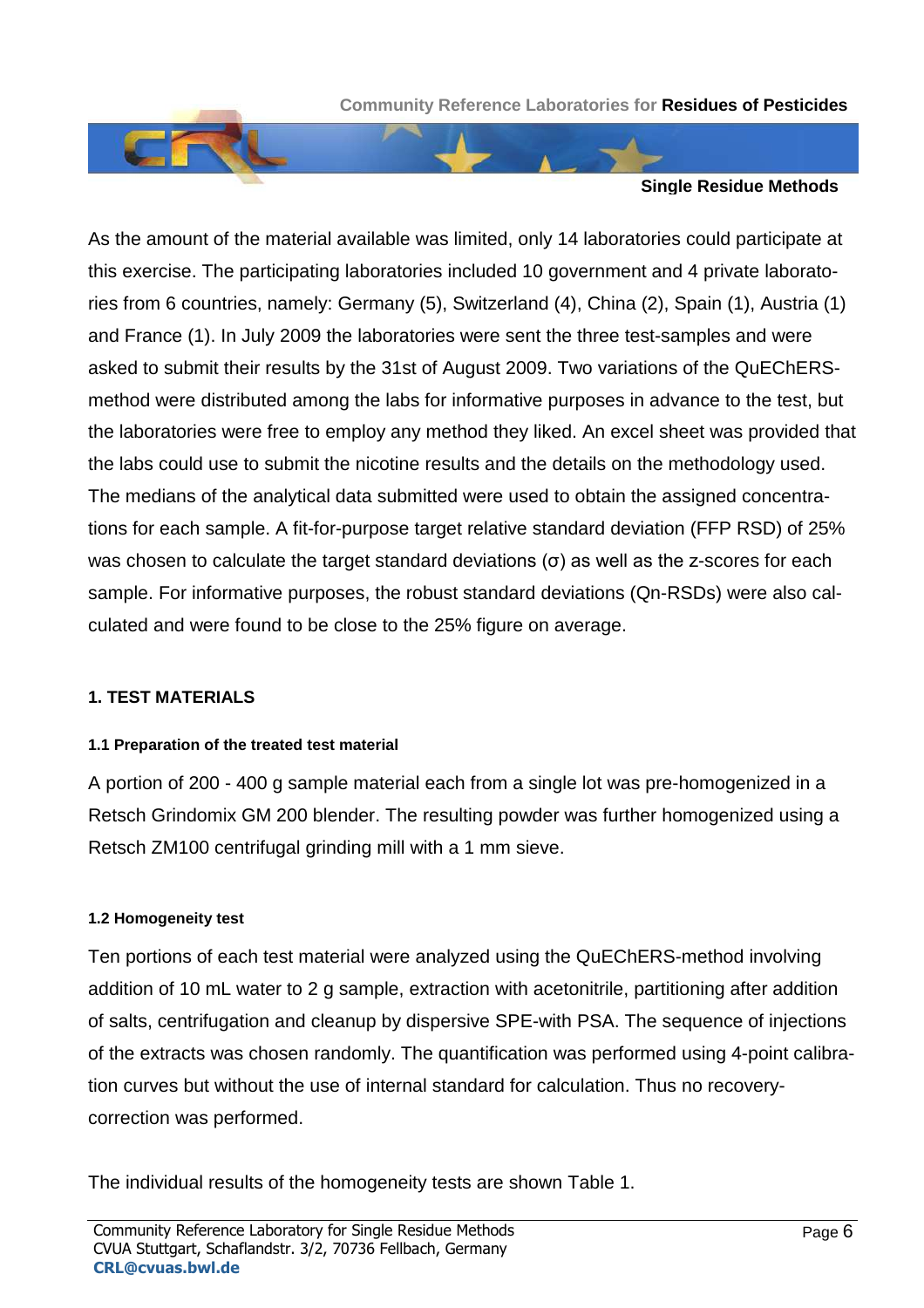

| <b>Sample</b>   | <b>Boletus (Bosnia and Herzeg.)</b> | <b>Boletus (China)</b> | Mu-Err (China) |
|-----------------|-------------------------------------|------------------------|----------------|
|                 |                                     | [mg/kg]                |                |
| 01              | 0.376                               | 1.665                  | 0.375          |
| 02              | 0.332                               | 1.760                  | 0.391          |
| 03              | 0.346                               | 1.650                  | 0.335          |
| 04              | 0.335                               | 1.600                  | 0.360          |
| 05              | 0.302                               | 1.750                  | 0.336          |
| 06              | 0.308                               | 1.780                  | 0.337          |
| 07              | 0.302                               | 1.680                  | 0.332          |
| 08              | 0.310                               | 1.865                  | 0.320          |
| 09              | 0.335                               | 1.615                  | 0.324          |
| 10 <sup>1</sup> | 0.314                               | 1.585                  | 0.311          |
| Mean            | 0.326                               | 1.695                  | 0.342          |
| <b>RSD</b>      | 0.024                               | 0.091                  | 0.025          |
| %RSD            | 7.2%                                | 5.4%                   | 7.4%           |

#### **Table 1: Statistical test to demonstrate homogeneity of the test material**

The test material was considered to be sufficiently homogenous and suitable for the use in the PT.

#### **1.3 Stability tests**

The tests were performed on two occasions with the test samples being stored at room temperature.

The dates of testing were as follows:

Day 1: on 30 March 2009.

Day 2: on 6 July 2009

The analytical method described above was used, however this time with recovery correction by means of standard additions to portions of the matrix in Day 1 and by means of the isotopically labeled ISTD in Day 2.

The individual results are shown in Table 2.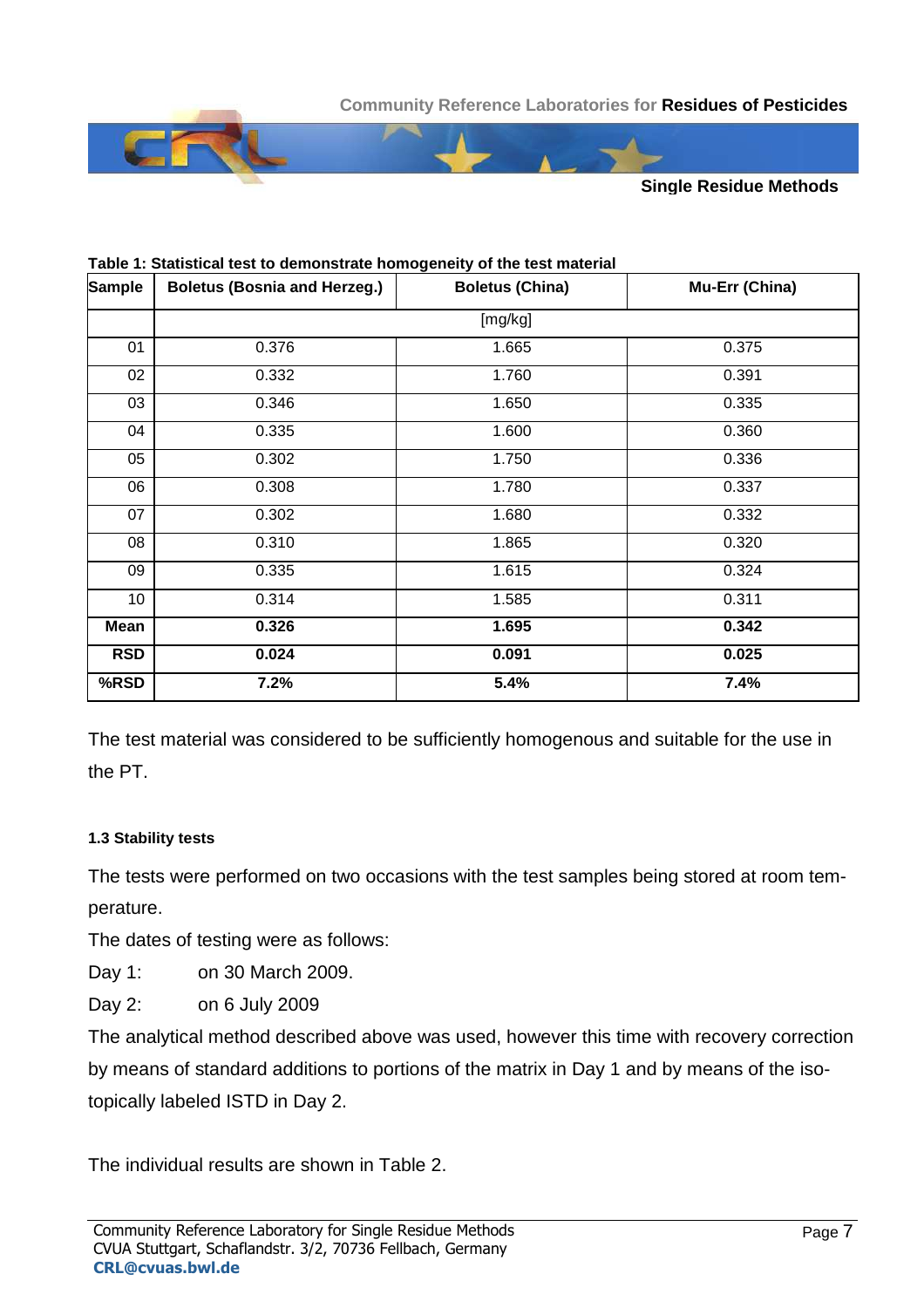

The tests did not show any significant decrease in the nicotine levels, which suggests that at these storage conditions nicotine remained stable for the entire duration of the Proficiency Test.

|               | <b>Boletus mushrooms</b><br>(Bosnia and Herzeg.) | <b>Boletus mushrooms</b><br>(China) | <b>Mu-Err mushrooms</b><br>(China) |  |  |  |  |  |  |
|---------------|--------------------------------------------------|-------------------------------------|------------------------------------|--|--|--|--|--|--|
|               | [mg/kg]                                          |                                     |                                    |  |  |  |  |  |  |
| Day 1         | 0.69                                             | 2.86                                | 1.08                               |  |  |  |  |  |  |
| Day 2         | 0.73                                             | 2.73                                | 1.15                               |  |  |  |  |  |  |
| % deviation   | $+5.8%$                                          | $-4.5%$                             | $+6.5%$                            |  |  |  |  |  |  |
| (Day 2 vs. 1) | <b>Passed</b>                                    | <b>Passed</b>                       | <b>Passed</b>                      |  |  |  |  |  |  |

#### **Table 2: Test to demonstrate the stability of nicotine, storage at RT**

#### **1.4 Organizational details**

One plastic bag of each of the three test materials containing 15-20 g material was shipped to the laboratories in April 2009 (participants of the first round) and July 2009 (participants of the second round).

An excel submission file was distributed for the participants to submit their results as well as details about the analytical procedures used.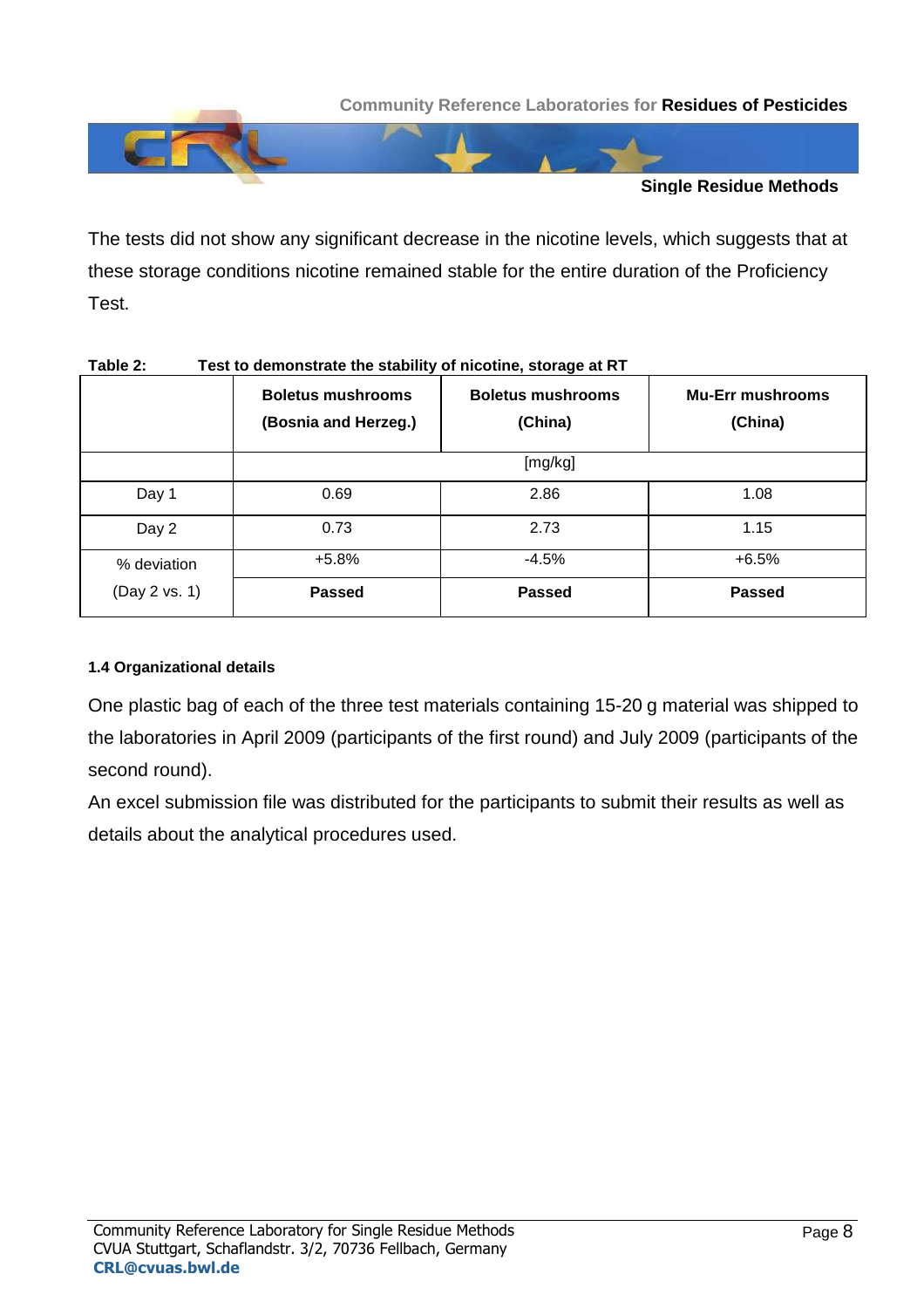

#### **2. STATISTICAL METHODS**

The median concentrations of all the reported results for each of the three test materials, excluding the outliers, were used as the assigned values.

Based on previous experience from EU proficiency tests on fruit and vegetables and cereals a fixed fit-for-purpose relative standard deviation (FFP RSD) of 25 % was used. The target standard deviation ( $\sigma$ ) was calculated by multiplying this FFP-RSD by the assigned value. In addition, the robust relative standard deviations Qn was calculated for informative purposes.

A z-score for each laboratory/ test sample/ nicotine result combination was calculated according to the following equation:

$$
z = (x-X) / \sigma
$$

Where:

x is the result reported by the participant or the specific reporting limit (MRRL) for those labs not having detected the nicotine present in the test material

X is the assigned value

-he target standard deviation and equals 25% of the assigned value.

The z-score classification is as follows:

| $ z  \leq 2$     | acceptable   |
|------------------|--------------|
| $2 <  z  \leq 3$ | questionable |
| z  > 3           | unacceptable |

Z-scores for false negatives are calculated using the reporting level of the laboratory.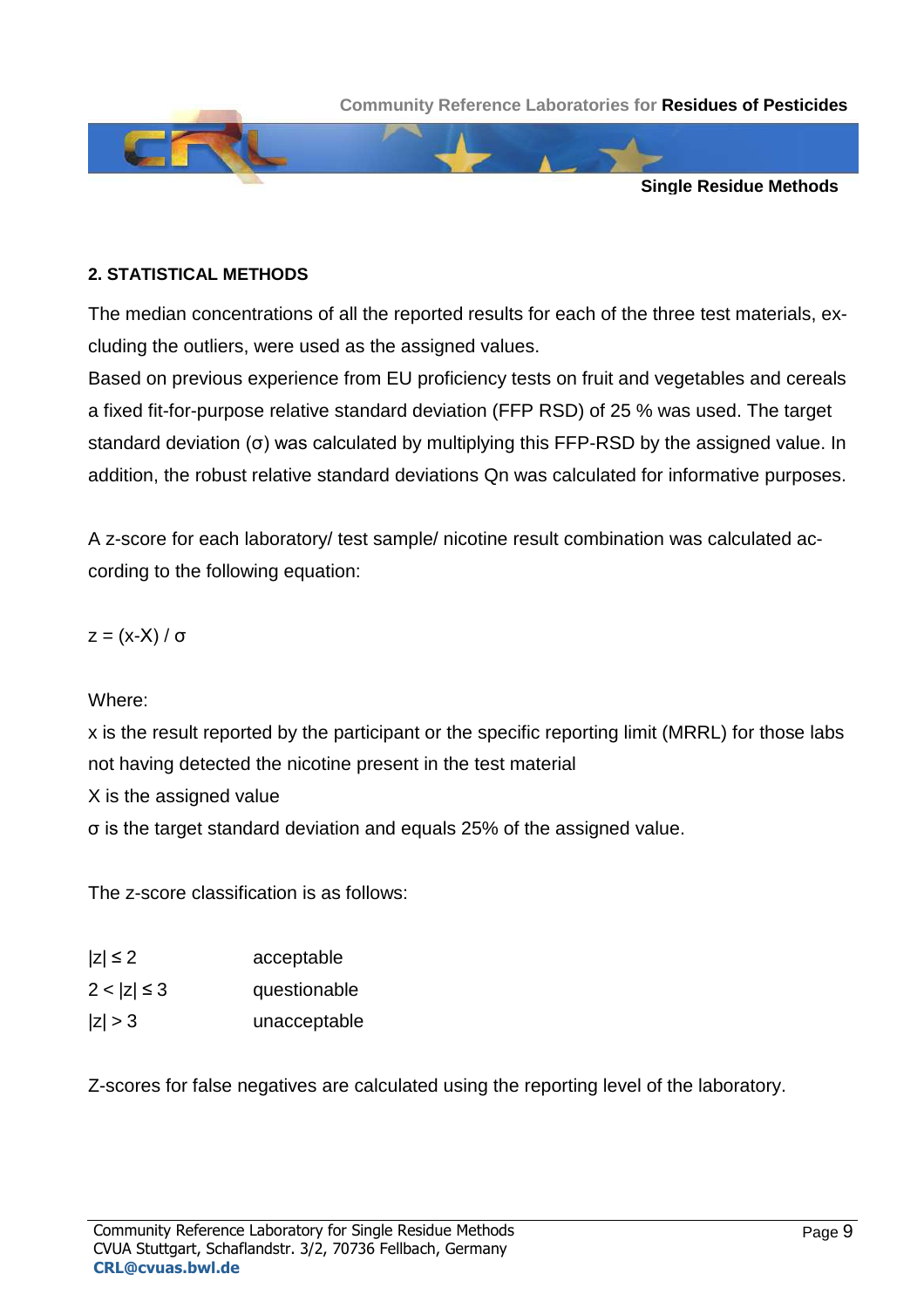

#### **3. RESULTS**

14 laboratories from 6 countries agreed to participate in this proficiency test. The participating laboratories are listed in Table 3.

| <b>Sector</b> | Country   | <b>Laboratory name</b>         |
|---------------|-----------|--------------------------------|
| Government    | AT        | XXXXXXXXXXXXXXXXXXXXXXXXXXXXXX |
| Government    | CH.       | XXXXXXXXXXXXXXXXXXXXXXXXXXXXXX |
| Government    | CH.       | XXXXXXXXXXXXXXXXXXXXXXXXXXXXXX |
| Government    | CN.       | XXXXXXXXXXXXXXXXXXXXXXXXXXXXXX |
| Government    | <b>DE</b> | XXXXXXXXXXXXXXXXXXXXXXXXXXXXXX |
| Government    | DE        | XXXXXXXXXXXXXXXXXXXXXXXXXXXXXX |
| Government    | DE        | XXXXXXXXXXXXXXXXXXXXXXXXXXXXXX |
| Government    | <b>DE</b> | XXXXXXXXXXXXXXXXXXXXXXXXXXXXXX |
| Government    | ES        | XXXXXXXXXXXXXXXXXXXXXXXXXXXXXX |
| Government    | <b>FR</b> | XXXXXXXXXXXXXXXXXXXXXXXXXXXXXX |
| Industry      | <b>CH</b> | XXXXXXXXXXXXXXXXXXXXXXXXXXXXXX |
| Industry      | <b>CH</b> | XXXXXXXXXXXXXXXXXXXXXXXXXXXXXX |
| Industry      | <b>CN</b> | XXXXXXXXXXXXXXXXXXXXXXXXXXXXXX |
| Industry      | DE        | XXXXXXXXXXXXXXXXXXXXXXXXXXXXXX |

#### **Table 3: List of laboratories participating at the PT for nicotine**

In general the results submitted by the laboratories were excellent with 90% being within the acceptable range of  $|z| \le 2$ . Only two results were in the questionable range  $2 < |z| \le 3$  and another two unacceptable with one of them being a false negative result. Table 4 gives an overview of the results.

#### **Table 4: Classification of the results**

|              | <b>Boletus (BiH)</b> | <b>Boletus (CN)</b> | Mu-Err (CN)        | <b>Sum</b> |
|--------------|----------------------|---------------------|--------------------|------------|
| Acceptable   | 13                   |                     |                    | 38 (90%)   |
| Questionable |                      |                     |                    | 2(5%)      |
| Unacceptable |                      |                     | 1 (false negative) | 2(5%)      |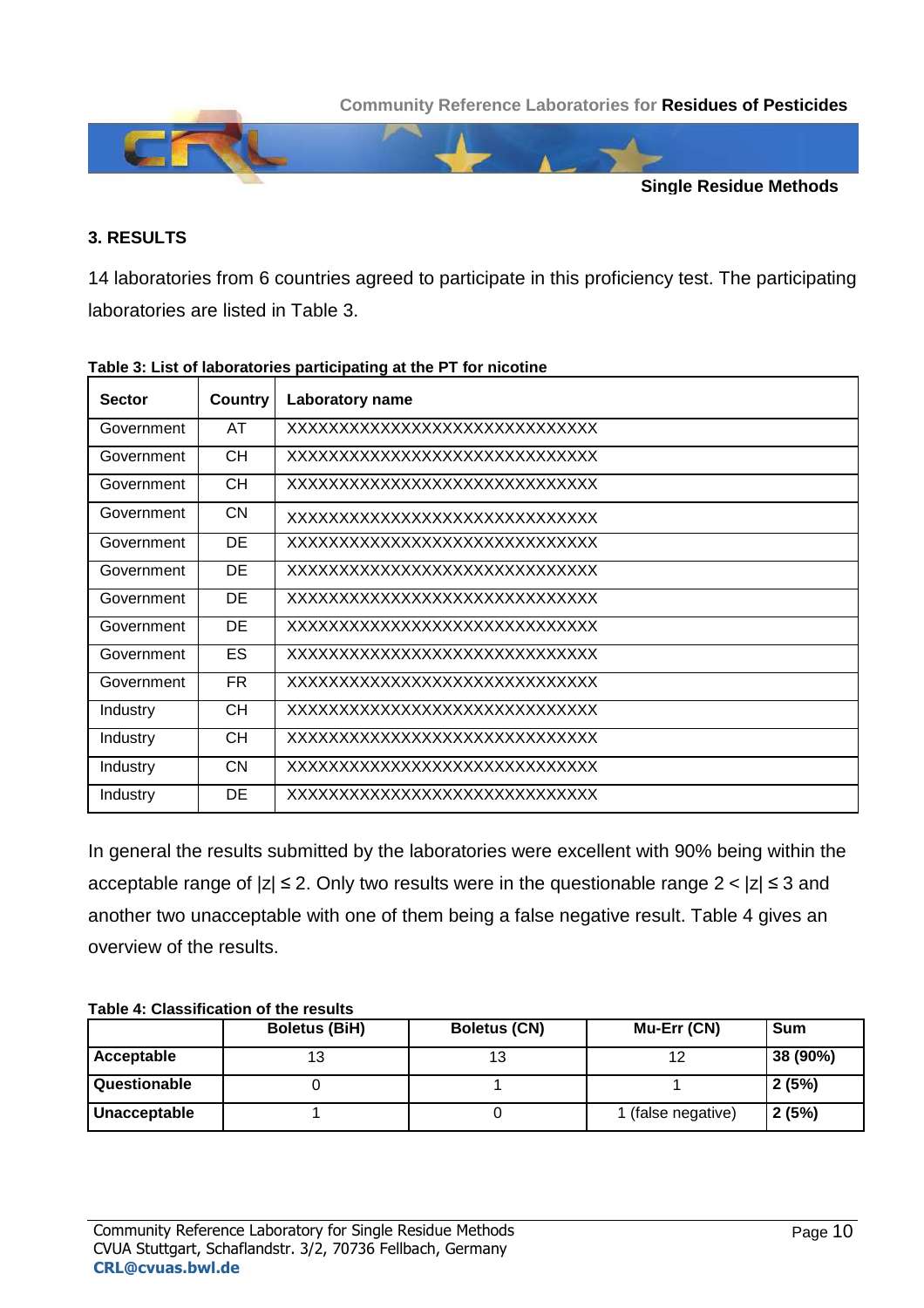

Table 5 shows the individual results submitted by the laboratories as well as the median value that was considered as the assigned value for this PT. The robust standard deviation (Qn-RSD) was also calculated and was found to be 26% on average, which is very close to the 25% RSD level that was used to calculate the z-scores.

| Lab.-code       | <b>Boletus mushroom</b> |         |                 | <b>Boletus mushroom</b> | <b>Mu-Err mushroom</b> |         |  |
|-----------------|-------------------------|---------|-----------------|-------------------------|------------------------|---------|--|
|                 | (Bosnia and Herzeg.)    |         |                 | (China)                 | (China)                |         |  |
|                 | mg/kg<br>z-score        |         | mg/kg           | z-score                 | mg/kg                  | z-score |  |
| 01              | 0.81                    | 0.50    | 3.18            | 1.02                    | 1.01                   | 0.00    |  |
| 02              | 0.73                    | 0.07    | 2.73            | 0.31                    | 1.15                   | 0.57    |  |
| 03              | 0.77                    | 0.28    | 2.6             | 0.10                    | 0.88                   | $-0.51$ |  |
| 04              | 0.83<br>0.61            |         | 1.99            | $-0.86$                 | 0.85                   | $-0.63$ |  |
| 05              | 0.17                    | $-3.06$ | 1.21            | $-2.09$                 | $ND (= RL=0.05)$       | $-3.80$ |  |
| 06              | 0.72                    | 0.00    | 2.77<br>2.36    | 0.37                    | 1.08                   | 0.28    |  |
| 07              | 0.55                    | $-0.97$ |                 | $-0.28$                 | 1.17                   | 0.61    |  |
| 08              | 0.51                    | $-1.17$ | 1.28<br>$-1.98$ |                         | 0.58                   | $-1.70$ |  |
| 09              | 0.55                    | $-0.94$ | 2.06            | $-0.75$                 | 1.2                    | 0.75    |  |
| 10              | 0.59                    | $-0.72$ | 2.59            | 0.09                    | 0.99                   | $-0.08$ |  |
| $\overline{11}$ | 0.56                    | $-0.89$ | 1.91            | $-0.99$                 | 0.49                   | $-2.06$ |  |
| 12              | 0.74                    | 0.11    | 2.48            | $-0.09$                 | 1.03                   | 0.08    |  |
| $\overline{13}$ | 0.76                    | 0.22    | 2.94            | 0.64                    | 1.02                   | 0.04    |  |
| 14              | 0.56                    | $-0.89$ | 2.7             | 0.26                    | 0.87                   | $-0.55$ |  |
| <b>Median</b>   | 0.72                    |         |                 | 2.56                    | 1.01                   |         |  |
| Qn RSD          | 23.6                    |         |                 | 29.4                    | 23.6                   |         |  |

#### **Table 5: Overview of the reported nicotine results and the z-scores**

One laboratory (Code 05) reported ND ("not detected") for nicotine in Chinese Mu-Err mushroom test-sample giving a reporting level (RL) of 0.05 mg/kg. As all other laboratories reported positive findings with an average concentration of 1,01 mg/kg this result was considered to be a false negative and the z-score was calculated using the reporting level provided by the lab.

The distributions of the results reported by the laboratories were plotted as histograms and can be seen in the following Figures 1-3.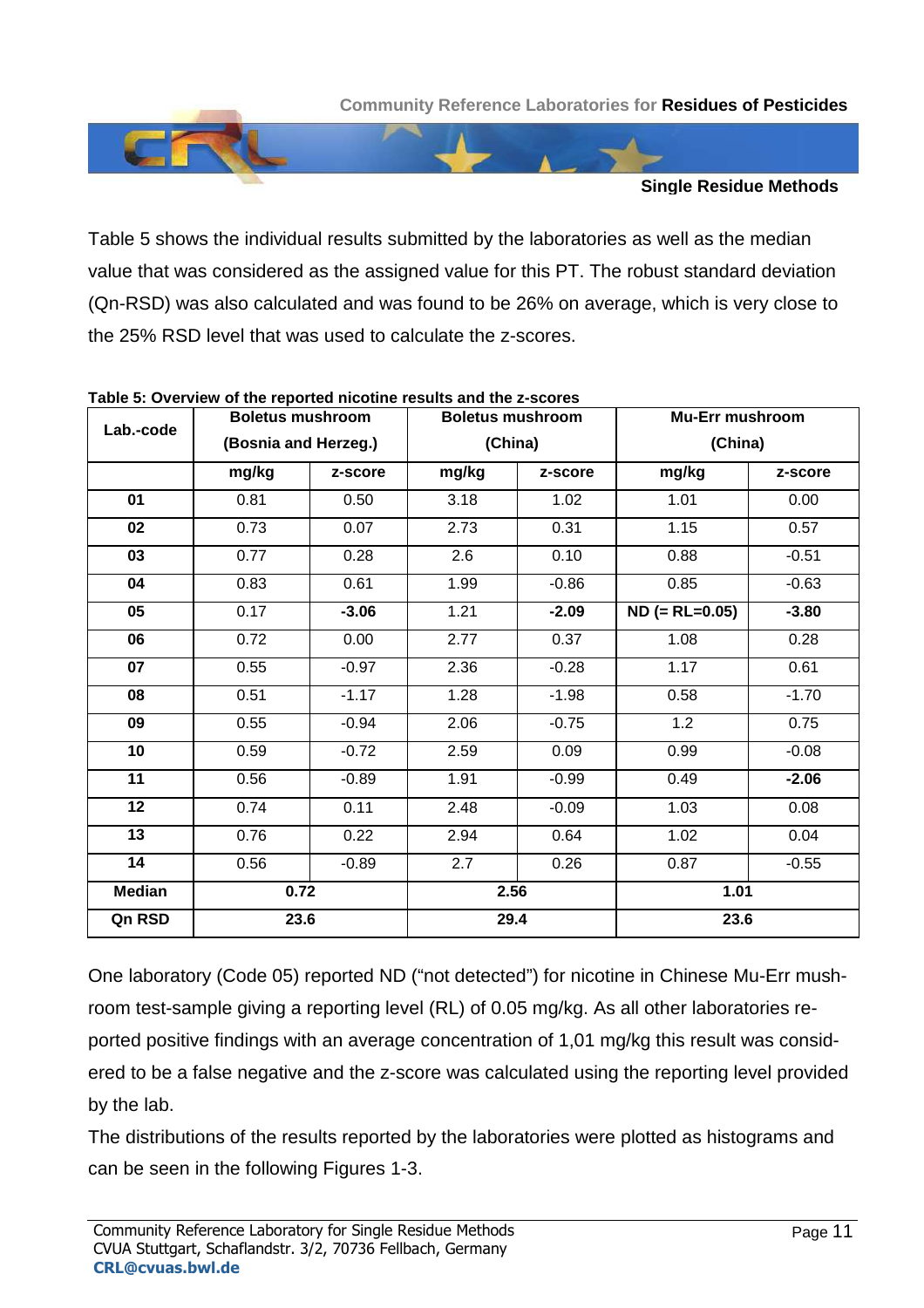

#### **Figure 1: Histograms showing the distribution of results and z-scores for Nicotine in Boletus mushrooms from Bosnia and Herzegovina (BiH)**





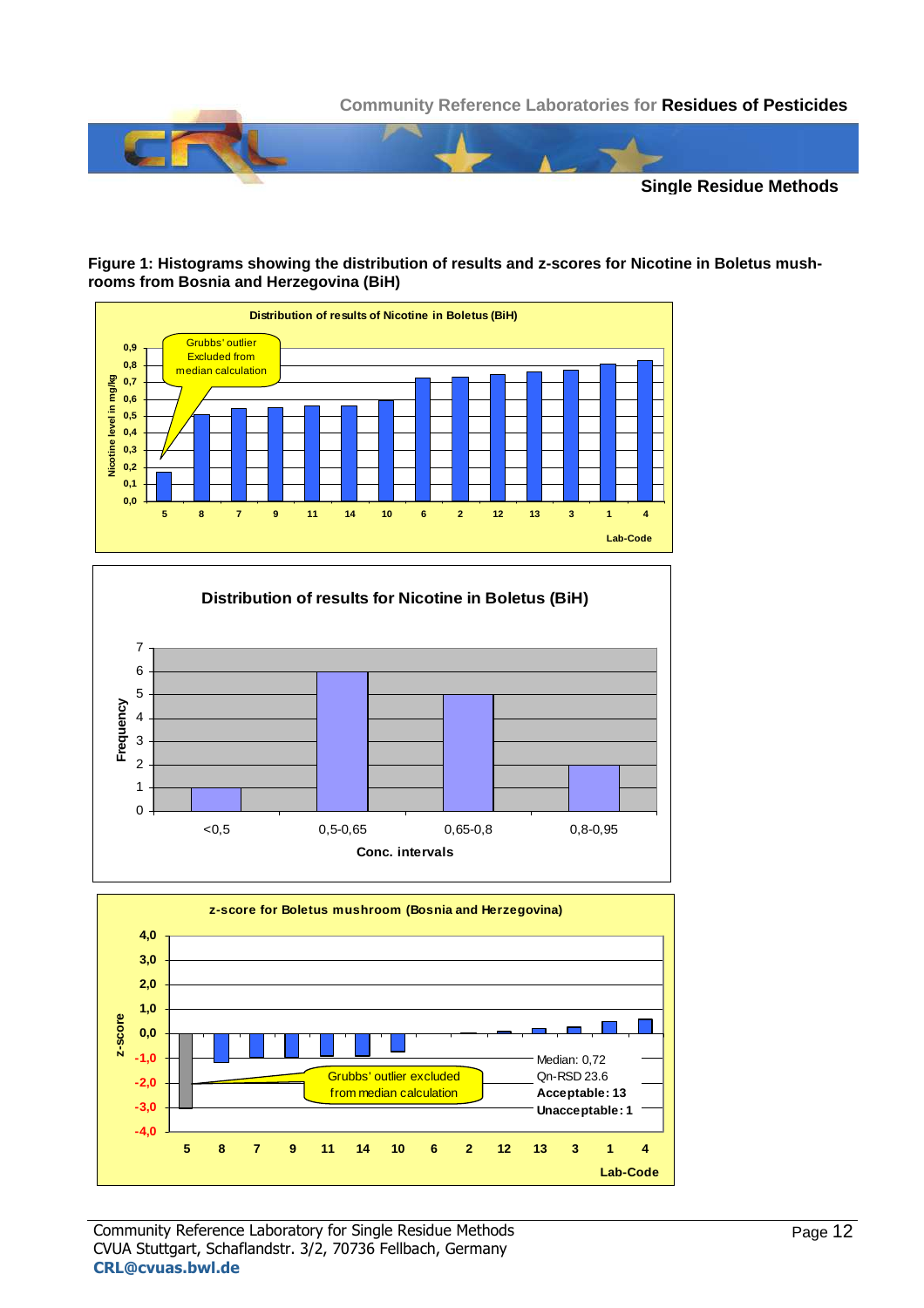

#### **Figure 2: Histograms showing the distribution of results and z-scores for Nicotine in Boletus mushrooms from China (CN)**







#### Community Reference Laboratory for Single Residue Methods CVUA Stuttgart, Schaflandstr. 3/2, 70736 Fellbach, Germany **CRL@cvuas.bwl.de**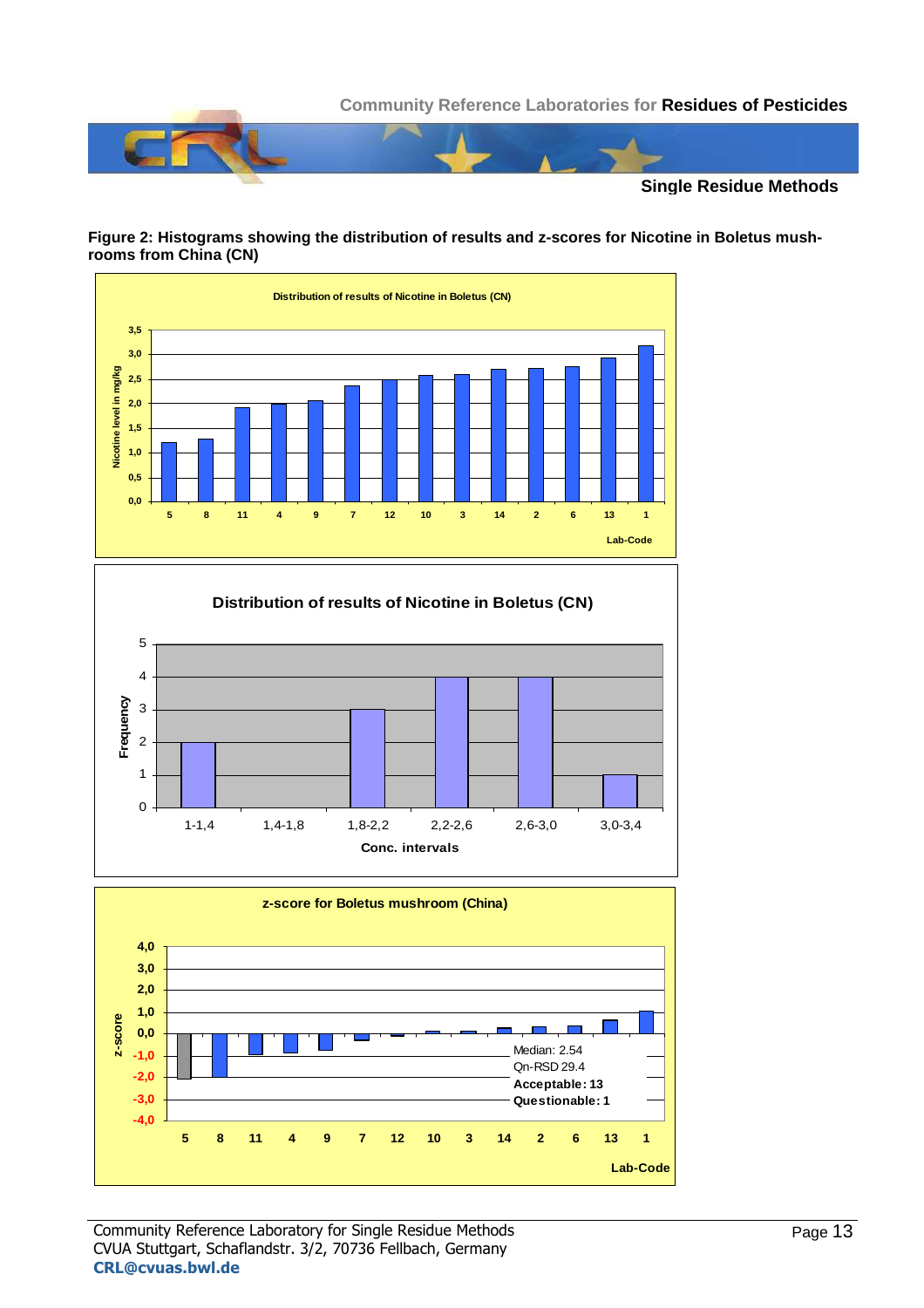







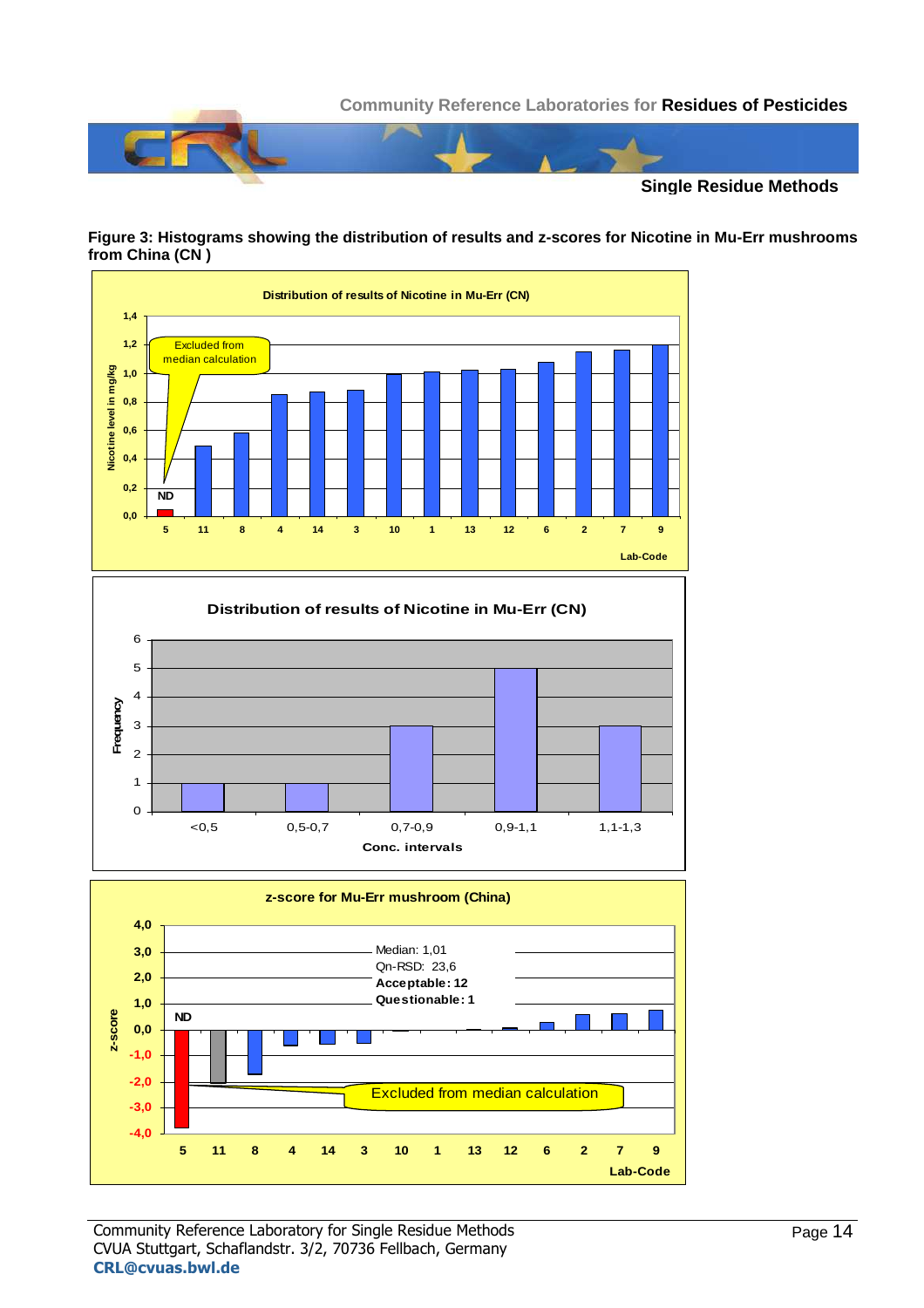

#### **3.1 Assessment of laboratory performance**

Figure 4 shows the average z-scores achieved by the laboratories considering all three samples.



#### **Figure 4: Average z-scores of the laboratories**

Figure 5 shows the individual z-scores submitted by each laboratory for all three samples with the laboratories being ordered according to the average z-scores.

The results suggest that the laboratories with the codes 05, 08 and 11 systematically underestimate the nicotine concentration to a significant degree. None of the laboratories seems to systematically overestimate the concentration at a significant degree.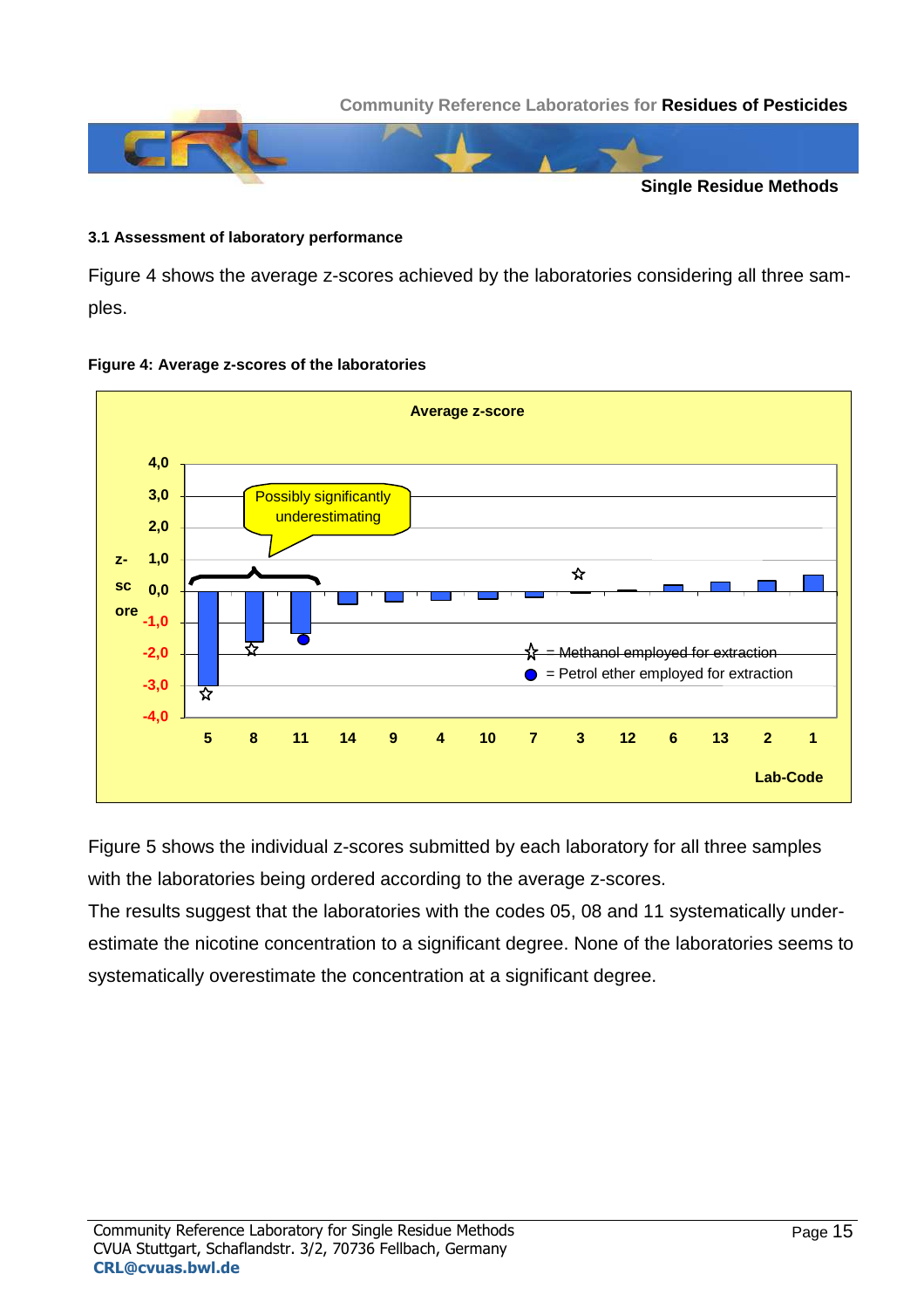

#### **Figure 5: Individual z-scores of the laboratories**



In order to rank the laboratories according to their overall performance in this exercise, the average absolute z-score of all results was calculated for each laboratory. All but three laboratories achieved a figure well below 1 and all but one laboratory a value well below 2. This indicates an overall good performance.



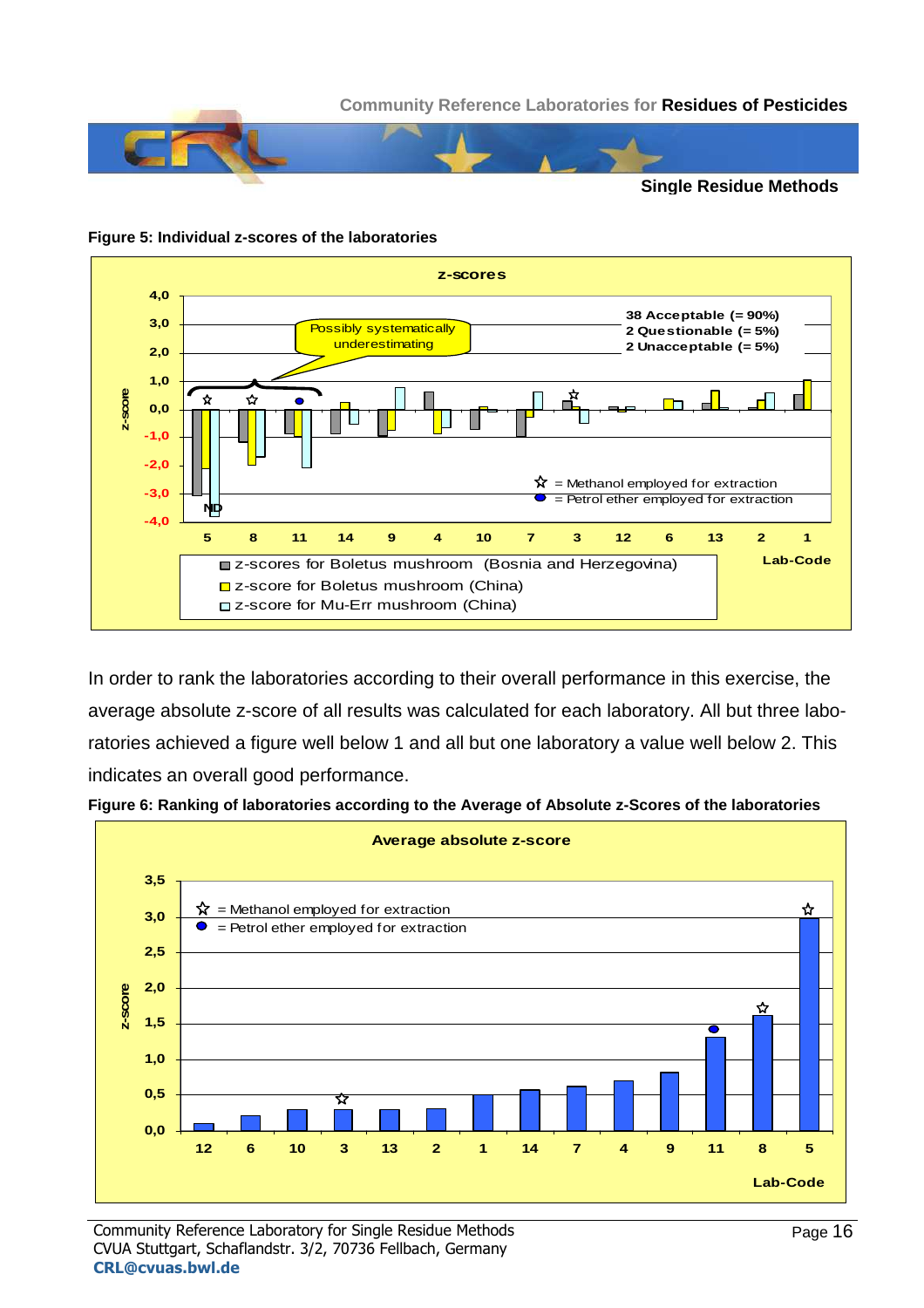

#### **3.2 Analytical methods**

Detailed information about the analytical methods used by the laboratories can be seen in the Tables 6, 7 and 8. Table 6 summarizes the main differences of the methods employed with the main deviations highlighted. Tables 7 and 8 show the detailed information provided by the labs.

Due to the small number of participating laboratories and the large number of different methodologies employed it is difficult to draw any clear conclusions as regards the-suitability or not of certain analytical steps or methodologies. In any case laboratories that have employed variations of the QuEChERS method (9 out of the 14) have delivered results showing a narrow distribution with average z-scores between -0.39 and +0.51 and individual z-scores ranging between -0.97 and +0.75. The narrow distribution of the results generated employing QuEChERS-based techniques is also reflected by the small standard deviations of the submitted results being 17% for the boletus (BiH), 13% for the boletus (China) and 12% for the mu-err (China) test-samples. One of the laboratories (Code 01) employing acetonitrile for extraction did not perform a liquid-liquid partitioning step. 7 out of 10 laboratories that have employed acetonitrile for extraction have raised the pH of the extraction step by base addition. The three laboratories (Codes: 01, 02 and 06) that did not perform this step have corrected their results for recovery. In total 8 out of the 14 laboratories have corrected for recovery (Codes 01, 02, 04, 06, 08, 09, 13 and 14) without necessarily performing better than the other labs. Six of those labs (Codes 02, 04, 06, 09, 13 and 14) have employed isotopically labeled nicotine as internal standard.

Two of the three laboratories that have employed methanol for extraction (Code 05 and 08) have reported results that were lower than the median in all samples. The laboratory with the Code 05, that did not correct for recovery, reported two unacceptable and one questionable result (average z-score -2.98). The laboratory with the Code 08, that reported three acceptable results (average z-score -1.62) all with a negative z-score, indicated a correction for recovery via recovery figures of the ISTD. However, as the labeled ISTD was only added to the final extract, this correction probably only compensated for measurement effects, such as matrix-induced signal suppressions, but not for losses in the extraction step. The other labo-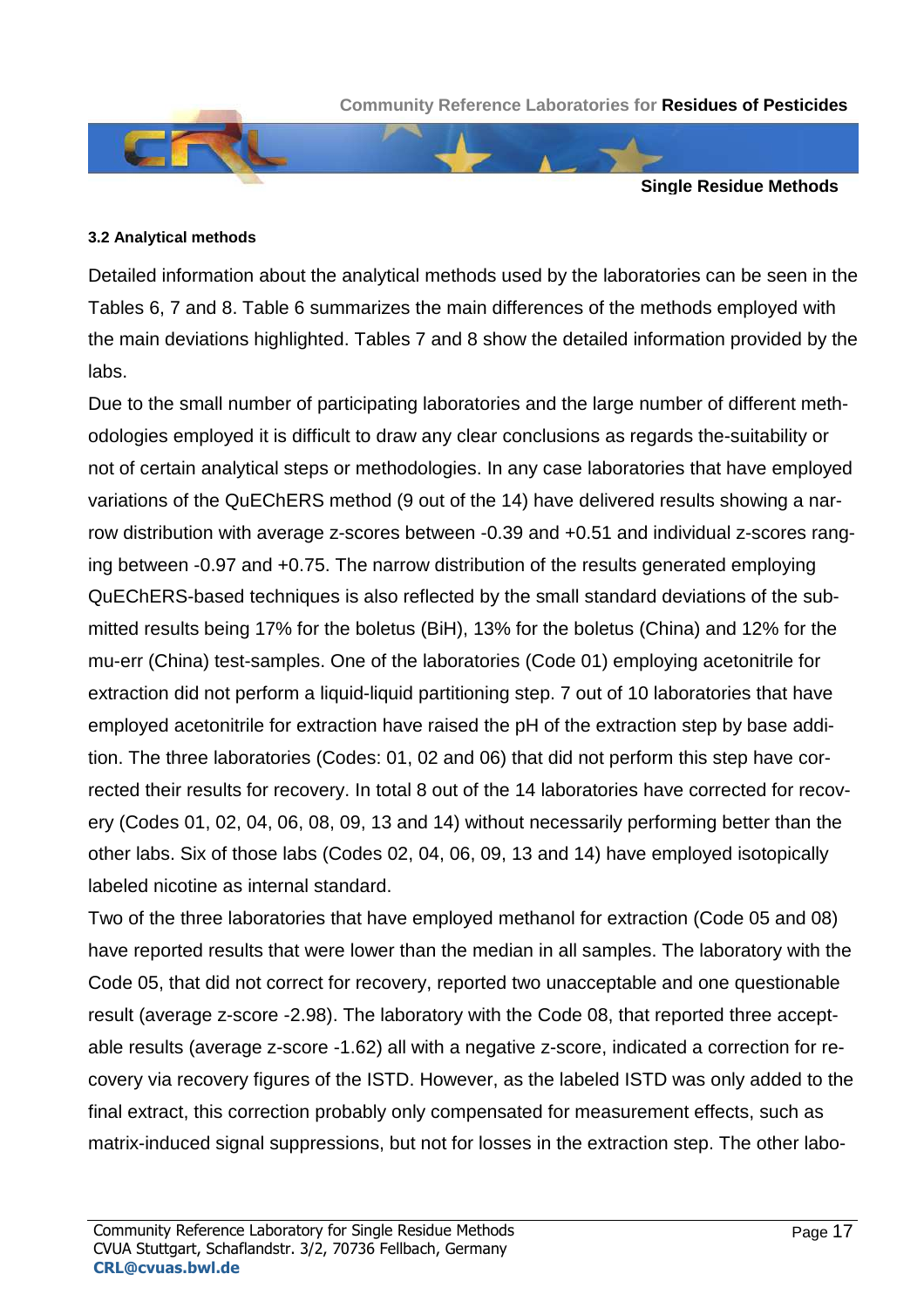



ratory employing methanol (Code: 03) performed very well (average z-score -0.04) with the main methodological differences to the other two being the use of a high-speed mixer. One laboratory employing ASE with petrol ether (Code 11) also delivered lower results than the median in all three test samples with only one of them being slightly unacceptable and two acceptable (average z-score -1.31).

12 out of the 14 laboratories have employed LC-MS/MS for analysis. The remaining two labs (Codes 12 and 10) have performed very well employing GC-MS. All but two laboratories (Codes 11 and 05) have added water to the sample to assist extraction. These two labs show systematically lower results (Note: Laboratory with Code 11 has added some water via the ammonium hydroxide addition).

The test sample amounts employed by the laboratories ranged between 0.25 and 10 g with 2 g being the most frequent figure (8 laboratories).

Although some trends as regards the methodologies are visible, it should be noted that the small population of data and the fact that the assigned value is too much influenced by the results submitted by laboratories using QuEChERS-type approaches, does not allow us to draw any robust conclusions as regards the suitability or not of the various analytical approaches. Nevertheless, some trends can be recognized suggesting the importance of water addition as well as of pH-adjustment especially if no recovery correction is performed (e.g. via isotopically labeled ISTD added at the beginning of the procedure or via standard additions on sample portions).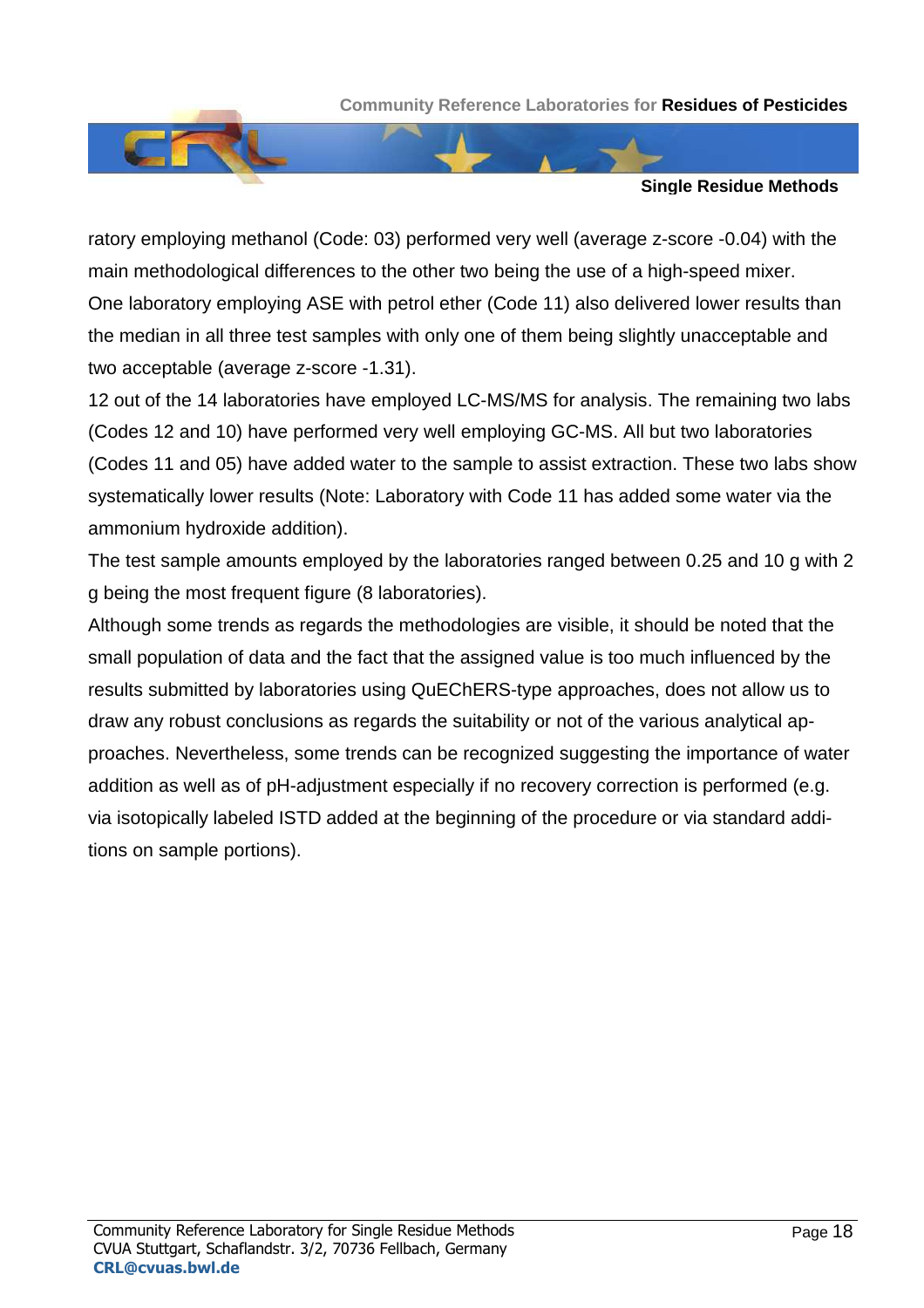

**Single Residue Methods**

#### **Table 6: Some main characteristics of the methods used by the laboratories**

|                 | Average  |         |                |                                    |                     |               |              | <b>Recovery correction</b> |           |                                  | <b>ISTD</b>                       | Ratio   |                           |
|-----------------|----------|---------|----------------|------------------------------------|---------------------|---------------|--------------|----------------------------|-----------|----------------------------------|-----------------------------------|---------|---------------------------|
| ILab-           | absolute | Average | <b>Solvent</b> | Water                              | <b>Basification</b> | LLP per-      | Via Isotope  | Via standard               | Via re-   | <b>ISTD used</b>                 | <b>Addition step</b>              | sample/ | <b>Extraction Means</b>   |
| <b>Code</b>     | z-score  | z-score |                | addition                           |                     | formed        | labeled ISTD | addition to sam-           | covery    |                                  | (not necessarily isotope          | water/  |                           |
|                 |          |         |                |                                    |                     |               |              | ple portions               | figure    |                                  | labeled)                          | solvent |                           |
| $\overline{12}$ | 0.09     | 0,03    | <b>ACN</b>     | Yes                                | Yes, NaOH           | yes, single   | <b>No</b>    | <b>No</b>                  | <b>No</b> | other<br>after water addition    |                                   | 1/5/5   | By hand                   |
| 06              | 0,22     | 0,22    | <b>ACN</b>     | Yes                                | <b>No</b>           | yes, single   | Yes          | <b>No</b>                  | <b>No</b> | Isotope labelled                 | to test sample portion            | 1/5/5   | By hand                   |
| 10              | 0,30     | $-0,24$ | <b>ACN</b>     | Yes                                | Yes, NaOH           | yes, single   | No           | <b>No</b>                  | <b>No</b> | other                            | after water addition              | 1/5/5   | By hand                   |
| 103             | 0,30     | $-0.04$ | <b>MeOH</b>    | Yes                                | No                  | yes, single   | No           | No                         | <b>No</b> | lother<br>to test sample portion |                                   | 1/1/20  | High speed dis-<br>penser |
| $\overline{13}$ | 0,30     | 0,30    | <b>ACN</b>     | Yes                                | Yes, NaOH           | yes, single   | <b>Yes</b>   | <b>No</b>                  | <b>No</b> | Isotope labelled                 | lafter water addition             | 1/5/5   | By hand                   |
| 02              | 0,31     | 0,31    | <b>ACN</b>     | Yes                                | No                  | yes, single   | Yes          | <b>No</b>                  | <b>No</b> | <b>Isotope labelled</b>          | to test sample portion            | 1/5/5   | $\mathcal{P}$             |
| $\overline{01}$ | 0,51     | 0,51    | <b>ACN</b>     | Yes                                | <b>No</b>           | <b>No</b>     | <b>No</b>    | <b>Yes</b>                 | <b>No</b> | none                             |                                   | 1/10/40 | By autom. shaker          |
| 14              | 0,57     | $-0.39$ | <b>ACN</b>     | Yes                                | Yes, NH4OH          | yes, single   | Yes          | <b>No</b>                  | <b>No</b> | Isotope labelled                 | to test sample portion            | 1/20/20 | By autom. shaker          |
| $\overline{07}$ | 0,62     | $-0.21$ | <b>ACN</b>     | Yes                                | Yes, NaOH           | yes, single   | <b>No</b>    | <b>No</b>                  | <b>No</b> | none                             |                                   | 1/5/5   | By hand                   |
| 04              | 0,70     | $-0,29$ | <b>ACN</b>     | Yes                                | Yes, NH4OH          | yes, single   | Yes          | <b>No</b>                  | <b>No</b> | Isotope labelled                 | to test sample portion            | 1/5/7.5 | By autom. shaker          |
| 09              | 0,82     | $-0,31$ | <b>ACN</b>     | Yes                                | Yes, NH4OH          | yes, single   | Yes          | No                         | <b>No</b> | Isotope labelled                 | to test sample portion            | 1/20/20 | By hand                   |
| 11              | 1,31     | $-1,31$ | <b>IPE</b>     | Yes<br>(small amount<br>via NH4OH) | Yes, NH4OH          | Yes (in cell) | <b>No</b>    | <b>No</b>                  | <b>No</b> | other                            | lto final extract                 |         | <b>ASE</b>                |
| 108             | 1,62     | $-1.62$ | <b>MeOH</b>    | Yes                                | No.                 | No            | <b>No</b>    | No                         | Yes?      | <b>Isotope labelled</b>          | to aliquot of final ex-<br>tract. |         | By autom. shaker          |
| $\overline{05}$ | 2,98     | $-2,98$ | <b>MeOH</b>    | <b>No</b>                          | <b>No</b>           | <b>No</b>     | <b>No</b>    | <b>No</b>                  | <b>No</b> | none                             |                                   | 1/0/5   | By autom. shaker          |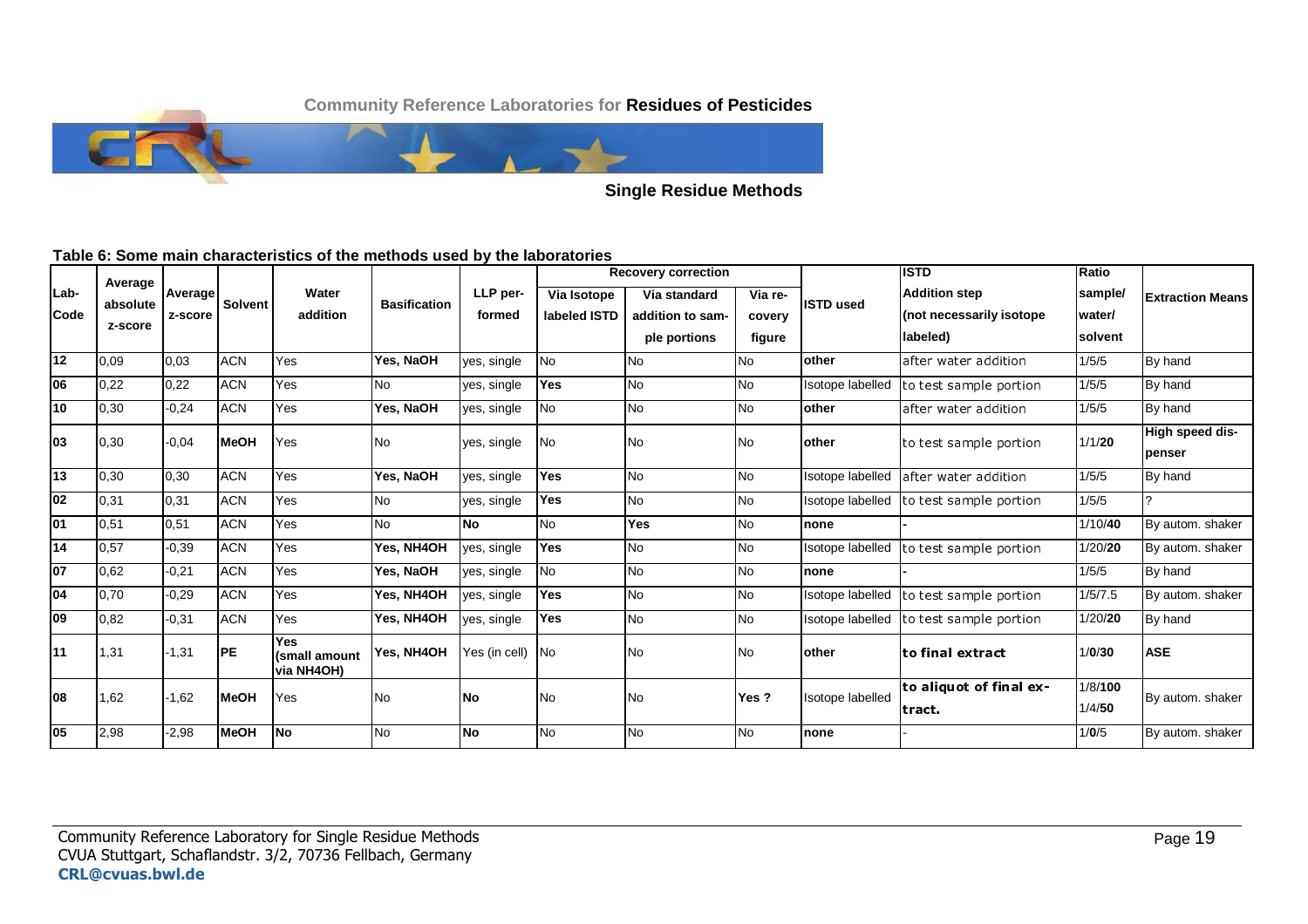

**Single Residue Methods** 

#### Table 7: Methods used by the participating Laboratories - Part1

| Lab<br> code | Test sam-<br>[[g] | <b>Water addi-</b><br> ple amount tion, amount  pH ad-<br>[ml] | Extraction<br>iusted? | if yes,<br>how?             | Solvent<br>used for<br>initial extr. | Extraction details                                                              | <b>ILLP</b>          | if yes,<br>how was LLP induced   step ?                         | cleanup      | lif yes,<br>description                                                                                                                         | lwas<br><b>ISTD</b><br>used? | ISTD addition<br>step                                             |
|--------------|-------------------|----------------------------------------------------------------|-----------------------|-----------------------------|--------------------------------------|---------------------------------------------------------------------------------|----------------------|-----------------------------------------------------------------|--------------|-------------------------------------------------------------------------------------------------------------------------------------------------|------------------------------|-------------------------------------------------------------------|
|              | $01 \mid 0,25$    | Yes,<br>$2,5$ mL                                               | <b>No</b>             |                             | ACN<br>10 mL                         | Agitation with automatic<br>shaker at ambient temp.                             | <b>No</b>            |                                                                 | Yes          | Dilution 1/5 with 80 % Acetonitril                                                                                                              | <b>No</b>                    |                                                                   |
| $02$ 2       |                   | Yes,<br>10 mL                                                  | Νo                    |                             | ACN<br>10 mL                         |                                                                                 | <b>Yes</b><br>single | $4$ g MgSO4 und 1 g<br>Sodium acetate added                     | Yes          | D-SPE: 8 ml solvent extract to 1.2 g<br>MgSO4/200 mg PSA, shake for 30 sec                                                                      | Yes iso-<br>tope<br>labeled  | to test sample<br>portion                                         |
| $03$  10     |                   | Yes,<br>10 mL                                                  | No                    |                             | MeOH<br>100-200 mL                   | Agitation by high-speed<br>dispenser (e.g. ultra<br>turrax) at ambient<br>temp. | <b>No</b>            |                                                                 | <b>No</b>    |                                                                                                                                                 | Yes other                    | to test sample<br>portion                                         |
| $04$ 2       |                   | Yes,<br>10 mL                                                  | Yes,<br>pH9           | NH <sub>3</sub><br>addition | <b>ACN</b><br>15 mL                  | Agitation with automatic Yes<br>shaker at ambient temp. single                  |                      | MgSO4 $(6 q)$                                                   | Yes          | SPE: MgSO4 (750 mg) and PSA (250 mg) tope                                                                                                       | Yes iso<br>labeled           | In the test sample<br>portion                                     |
| $05$ 2 g     |                   | N <sub>o</sub>                                                 | No                    |                             | MeOH<br>$10 \, \text{m}$ L           | Agitation with automatic<br>shaker at ambient temp.                             | No                   |                                                                 | <b>No</b>    |                                                                                                                                                 | No                           |                                                                   |
| 06           | 12                | Yes,<br>10 mL                                                  | No                    |                             | <b>ACN</b><br>$10 \, \text{m}$ L     | Agitation by hand at<br>ambient temp.                                           | Yes<br>single        | OuEChERS salt mix,<br>Citrate buffered tube<br>Supelco, 55227-U | <b>I</b> Yes | d-SPE, PSA SPE Clean-Up Tube 1, Su-<br>pelco, 55228-U, 6 ml                                                                                     | Yes iso<br>tope<br>labeled   | to test sample<br>portion                                         |
| 07           | 12                | Yes,<br>10 mL                                                  | yes<br>DH 10-11       | <b>NaOH</b><br>(5N)         | <b>ACN</b><br>10 mL                  | Agitation by hand at<br>ambient temp.                                           | Yes<br>single        | Add. of MgSO4 4g and<br>NaCl 1g shaking &<br>centrifugation     | Yes          | SPE with 750mg MgSO4 and 250mg PSA<br>for 5ml supernatant                                                                                       | No                           |                                                                   |
|              | 08 0 25 0 50      | Yes,<br>2 mL                                                   | No                    |                             | МеОН<br>25 mL                        | Agitation with automatic<br>shaker at ambient temp.                             | <b>No</b>            |                                                                 | Yes          | SPE clean up (Waters Oasis MCX). The<br>residue is taken up in 2.0% aqueous<br>formic acid and eluted with 12 ml 5%<br>ammonia NH3 in methanol. | Yes iso-<br>tope<br>labeled  | D4-nicotine is<br>added to an ali-<br>quot of final ex-<br>tract. |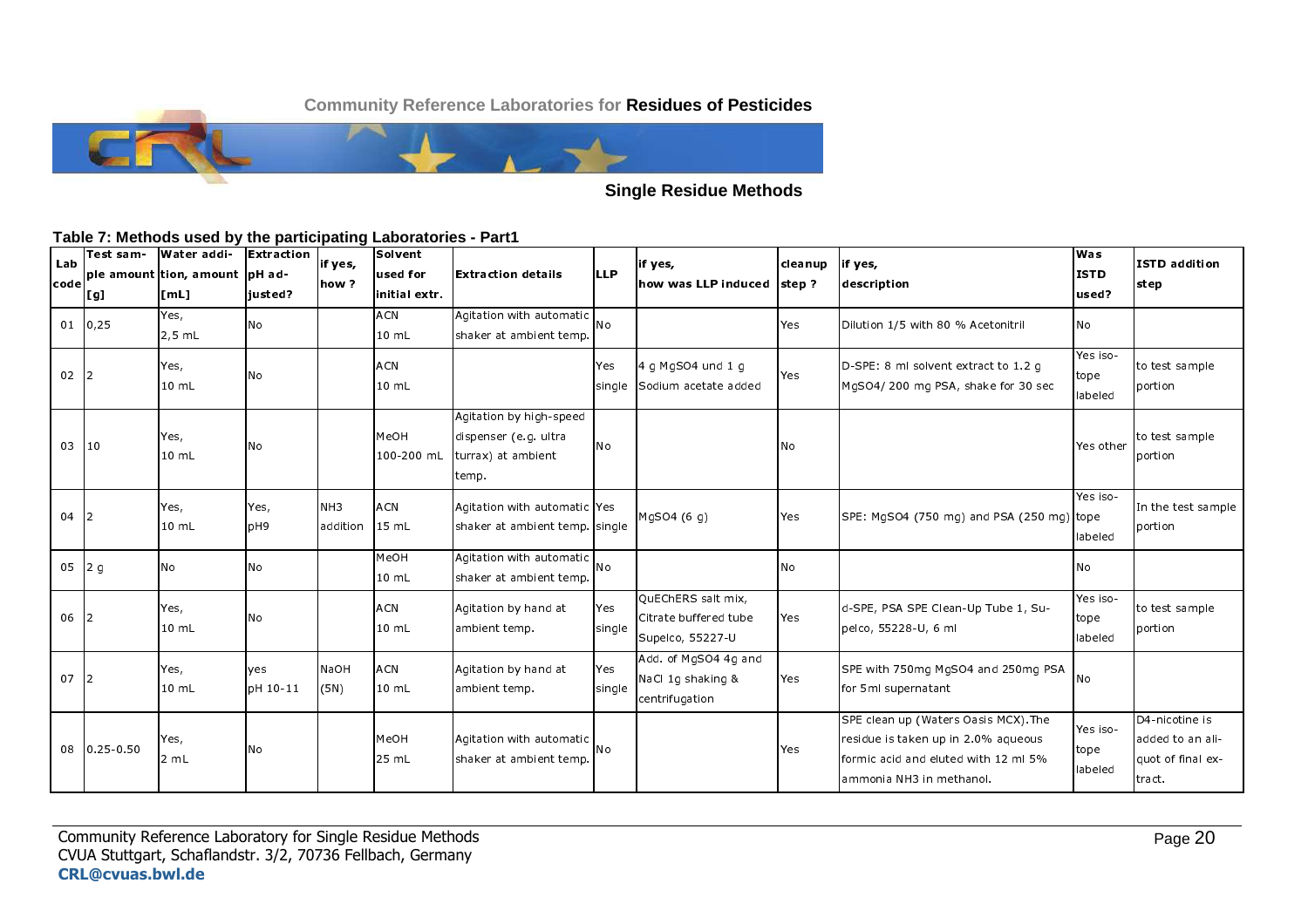

#### **Single Residue Methods**

| Lab<br>code   | Test sam-<br> [g] | <b>Water addi-</b><br> ple amount tion, amount  pH ad-<br> [ mL ] | Extraction<br>ljusted? | if yes,<br>how ?                           | Solvent<br>lused for<br>initial extr. | <b>IExtraction details</b>                                     | <b>LLP</b>      | if yes,<br>how was LLP induced 1step?                                              | cleanup     | lif yes,<br>description                                   | lwas<br><b>ISTD</b><br>lused? | <b>ISTD</b> addition<br>step                                    |
|---------------|-------------------|-------------------------------------------------------------------|------------------------|--------------------------------------------|---------------------------------------|----------------------------------------------------------------|-----------------|------------------------------------------------------------------------------------|-------------|-----------------------------------------------------------|-------------------------------|-----------------------------------------------------------------|
| $09 \mid 0,5$ |                   | Yes,<br>10 mL                                                     | Yes<br>DH <sub>9</sub> | Ammonia                                    | <b>ACN</b><br>10 mL                   | Agitation by hand at<br>ambient temp.                          | Yes<br>single   | addition of sodium<br>chloride: separation into<br>water and acetonitrile<br>phase | <b>I</b> NO |                                                           | Yes iso-<br>tope<br>labeled   | to test sample<br>portion                                       |
| 10            | 2                 | Yes,<br>10 mL                                                     | Yes<br>DH 10           | NaOH 5N                                    | <b>ACN</b><br>10 mL                   | Agitation by hand at<br>ambient temp.                          | Yes<br>single   | Add. of MgSO4 4g and<br>NaCl 1g shaking &<br>centrifugation                        | Yes         | ID-SPE                                                    | Yes other                     | lafter water addi-<br>ltion                                     |
| $11 \mid 19$  |                   | <b>No</b>                                                         | Yes<br>DH 10           | $500 \mu$<br>NH <sub>4</sub> OH<br>in cell | PE<br>30 mL                           | <b>ASE</b>                                                     | Yes, in<br>cell |                                                                                    | No          |                                                           | Yes other                     | ISTD added to the<br>final extract                              |
| $12 \mid 2$   |                   | Yes,<br>10 mL                                                     | Yes<br>DH 10-11        | <b>INaOH</b><br>(5N)                       | <b>ACN</b><br>10 mL                   | Agitation by hand at<br>ambient temp.                          | Yes<br>single   | Add. of MgSO4 4g and<br>NaCl 1g shaking &<br>centrifugation                        | Yes         | <b>SPE</b><br>$(25mg$ PSA + 150mg MgSO4 /mL ex-<br>tract) | Yes other                     | after water addi-<br>ltion                                      |
| $13 \mid 29$  |                   | Yes,<br>$10 \; \mathrm{m}$ L                                      | Yes<br><b>DH 10</b>    | <b>INaOH</b>                               | <b>ACN</b><br>10 mL                   | Agitation by hand at<br>ambient temp.                          | Yes<br>single   | Add. of MgSO4 4g and<br>NaCl 1g shaking &<br>centrifugation                        | Yes         | $D-SPE$ , 200mg PSA + 1,2 g MgSO4 in<br>8ml extract       | Yes iso-<br>tope<br>labeled   | after water addi-<br>ltion                                      |
|               | $14 \mid 0,5$     | Yes,<br>10 mL                                                     | Yes                    | by addi-<br>tion of<br>NH <sub>3</sub>     | <b>ACN</b><br>10 mL                   | Agitation with automatic yes<br>shaker at ambient temp. single |                 | by NaCL                                                                            | No          |                                                           | yes iso-<br>tope<br>labeled   | after weighing the<br>sample, before<br>adding anything<br>else |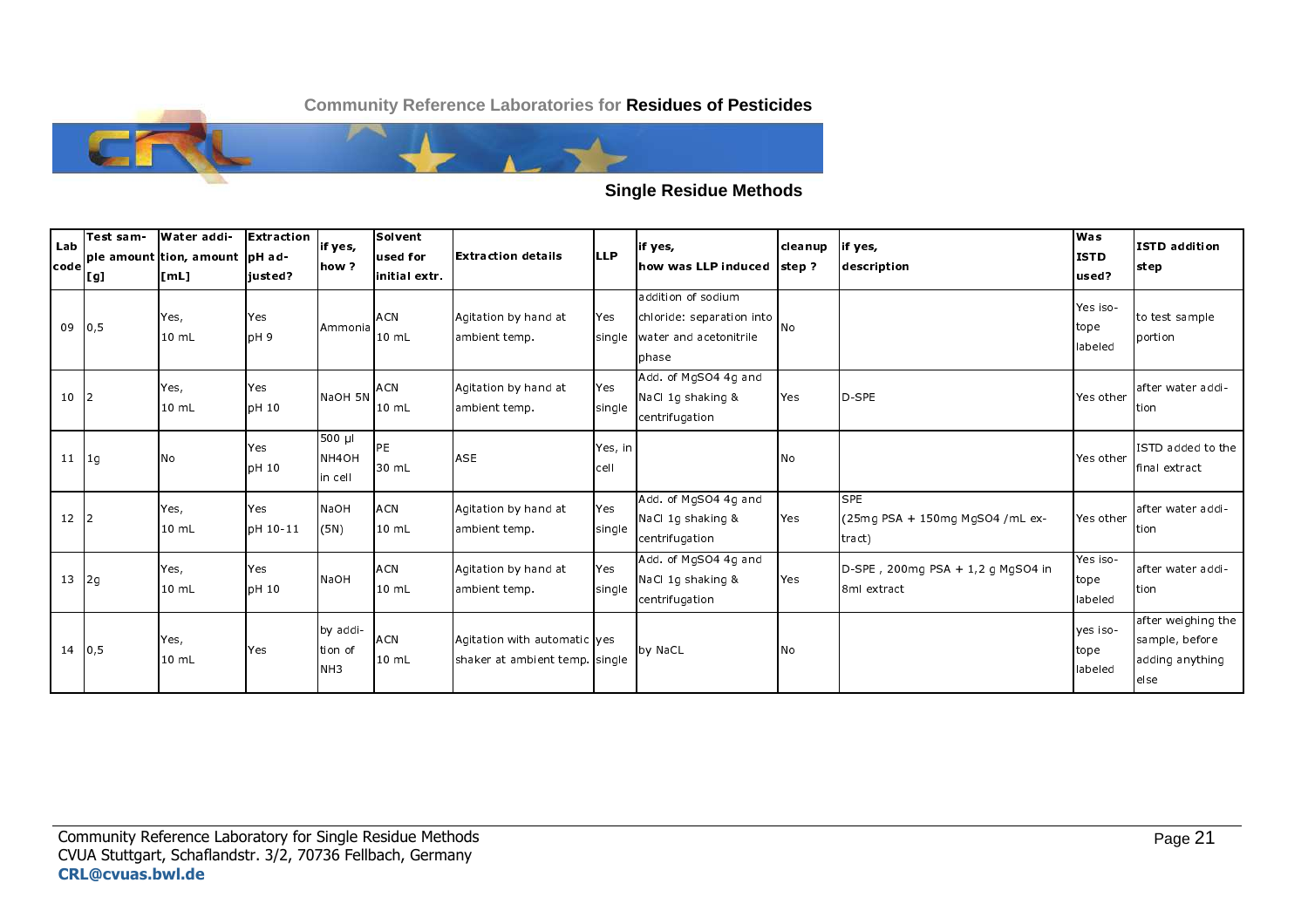

#### **Single Residue Methods**

#### Table 8: Methods used by the participating Laboratories - PART2

| Lab<br>de | co-levaporation step                                      | Chr/phy    | Separation column                                                                                 | LC/GC<br>Ini.<br>IVol. | LC-Gradient                                                                                                                                                                                              | ltion.     | Detec- Calibration<br>IInfo                                 | recovery exp.;<br>recovery         | <b>Recovery cor-</b><br>lrection.                            |
|-----------|-----------------------------------------------------------|------------|---------------------------------------------------------------------------------------------------|------------------------|----------------------------------------------------------------------------------------------------------------------------------------------------------------------------------------------------------|------------|-------------------------------------------------------------|------------------------------------|--------------------------------------------------------------|
| $01$ No   |                                                           | UPLC/UHPLC | ACQUITY UPLC BEH HILIC Column, $1.7$ 20 µ<br>um, 2.1 x 100 mm, Waters                             |                        | Solvent A: 10 mmol/l Ammonium formate in MeCN; Sol-<br>vent B: 10 mmol/l Ammonium formate in Water; Flow: 0.4<br>ml/min / 0-1.6 min 80 % A / 2.7-4.4 min 20 % A / 4.97 -<br>6.5 min 80 % A               |            | <b>Std additions to</b><br>MS/MS portions of test<br>sample | INO.                               | Yes, autom via<br>std add to por-<br>tions of test<br>sample |
| 02 No     |                                                           | LC         | WATERS Atlantis HILIC Silica 3 µ, 2.1<br>x 100 mm / w. 3 µ, 2.1 x 10 mm<br>Guard Column same type | $1 \mu$                | A) ACN/H2O (90:10) 10mMol NH4-Formate B) 10 mMol<br>NH4-Formate in H20 (pH 3.7) Flow: 0.2 ml/min Gradient:<br>0 - 2 min 80 % A; 2 - 4 min 20% A; 4 - 7 min 20 % A; 7 - 8<br>min 80 %A; 8 - 15 min 80 %A. |            | External using<br>MS/MS std in pure<br>solvent              | <b>No</b>                          | I N O                                                        |
| $03$ No   |                                                           | UPLC/UHPLC | Synergi 2.5 u Hydro-RP 100A von<br>Phenomenex                                                     | 5 ul                   | A: Water + 5 mM NH4-Formate; B: Methanol<br>0.00 min 80 % A ; 12.00 min 5 % A ; 27.00 min 5 % A ;<br>28.00 min 80 % A ; 32.00 min Stop                                                                   |            | External using<br>MS/MS std in pure<br>solvent              | Yes<br>80%                         | IN O                                                         |
| 04        | Yes; pH=4-5 (with formic<br>acid) reconst in MilliO water | LC.        | <b>AGILENT. Zorbax SB-C18</b><br>5 µm, 3 x 250 mm<br>Pas Nº: 880975-302                           | $20 \mu$               | Solvent A: ACN with 0.1% de formic acid<br>Solvent B: MilliO water with 0.1% formic acid<br>Gradient: linear 10% to 100% A in 20 min, stay for 15<br>min. Re-equilibrate 12 min., Flow: 0,2 ml/min       | <b>ToF</b> | Std additions to<br>aliquots of ex-<br>tract                | Yes<br>Mushroom 99%<br>$(C.V.9\%)$ | Yes, autom. via<br>isot labeled<br><b>ISTD</b>               |
| 05 No     |                                                           | LС         | Phenomenex Luna C18, 150x3mm,<br>$3 \mu m$                                                        | 5 ul                   | A: 5 mmol NH4-formiat in H2O / MeOH (100:0)<br>B: 5 mmol NH4-formiat in H2O / MeOH (0:100)<br>gradient yes / flow 0,4 ml/min                                                                             |            | Std additions to<br>MS/MS aliquots of ex-<br>tract          | <b>No</b>                          | No                                                           |
| $06$ No   |                                                           | LC         | Waters Atlantis HILIC, 2.1x100 mm,<br>$3 \mu m$                                                   | 10 ul                  | Solvent A: ACN + NH4-Formate, Solvent B: Water + NH4-<br><b>Formate pH 3.7, Flow 0.2 ml/min, Gradient: 0 min 80% A, IMS/MS Istd in pure</b><br>2 min 80% A, 4 min 20% A, 7 min 20% A, 8 min 80% A.       |            | External using<br>solvent                                   | <b>Yes</b>                         | Yes, autom via<br>isot labeled<br><b>ISTD</b>                |
| $07$ No   |                                                           | LС         | Phenomenex Luna Hilic 3µ 50x2 mm                                                                  | 50 µl                  | Solvent A: 10mM NH4-Formate in ACN, Solvent B: 10mM<br>NH4-Formate in Water - pH adjusted to 3.7 with Formate ;<br>Gradient: 0 min 80%A, 2min 80%, 4min 20%, 4.1min<br>80%A, 10min 80%A; flow 200µl/min  |            | Std additions to<br>MS/MS aliquots of ex-<br>tract          | Yes<br>92% in Shiitake             | Νo                                                           |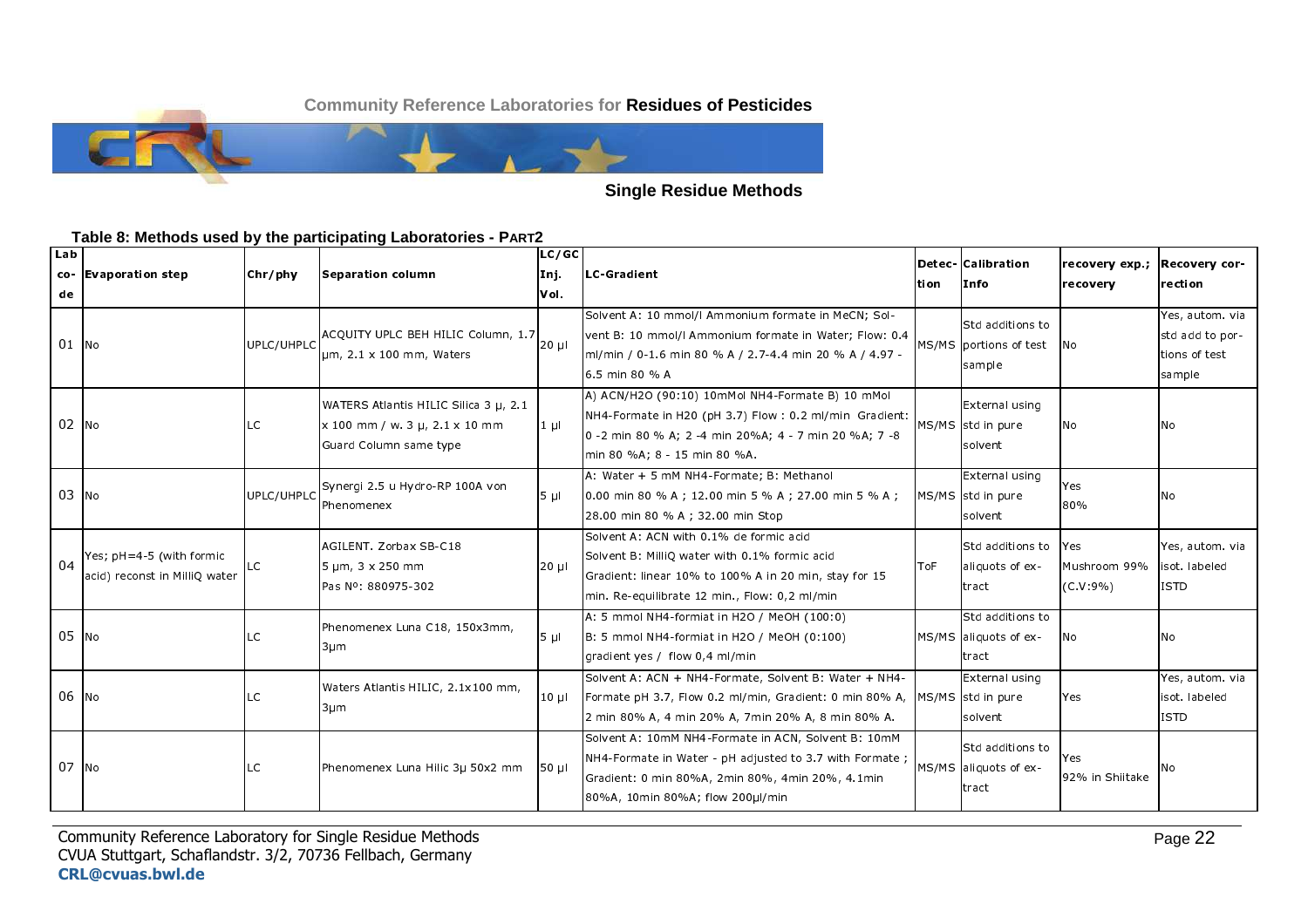

#### **Single Residue Methods**

| Lab<br>de | co- Evaporation step                                                                                         | Chr/phy    | Separation column                                                                           | LC/GC<br>Inj.<br>lvoi. | LC-Gradient                                                                                                                                    | ltion       | Detec- Calibration<br>Info                             | recovery exp;<br>recovery                                       | <b>Recovery cor-</b><br>rection                |
|-----------|--------------------------------------------------------------------------------------------------------------|------------|---------------------------------------------------------------------------------------------|------------------------|------------------------------------------------------------------------------------------------------------------------------------------------|-------------|--------------------------------------------------------|-----------------------------------------------------------------|------------------------------------------------|
|           | Yes below 40 °C , add 25 ul<br>uL H2O ; reconst. in MeCN                                                     |            | 08 2.0% ag. formic acid + 100 UPLC/UHPLC 2.1X50mm 1.7um BEH HILIC column                    | $10 \mu$               | solvent A:10mmol NH4OH solution; solvent B:ACN, gradi-<br>ent, flow: 0.25ml/min                                                                | MS/MS       |                                                        | Yes<br>Nicotine: 83.0%; Yes, using the<br>d4-nicotine:<br>60.3% | recovery figure                                |
| 09 No     |                                                                                                              | <b>ILC</b> | phenomenex synergi 4 u polar RP 80 A<br>$150 \times 3$ mm                                   | $20 \mu$               | A: Methanol/water 1:1 (10 mm NH4Ac in water); B: ACN,<br>gradient, 600 uL/min                                                                  |             | External using<br>MS/MS std in pure<br>solvent         | <b>No</b>                                                       | Yes, autom via<br>isot labeled<br><b>ISTD</b>  |
| $10$ No   |                                                                                                              | GC         | Agilent, HP5MS, 0,25 mm ID, 30 m,<br>$0,25 \mu m$                                           | $3 \mu$<br>PTV         |                                                                                                                                                | <b>IMS</b>  | External using<br>std in blank<br>Imatrix extract      | Yes<br>101 %, Shiitake                                          | No                                             |
| 11        | Yes ; pH adj. w. 5% formic<br>acid in water and evapor.<br>under vacuum at 40°C;<br>reconst in acidif. water | ILC.       | Uptisphere $3$ ODB, $100 \times 4,6$ , $3 \mu m$                                            | 10 ul                  | Solvent A acidified water (0,05%), solvent B acidified<br>MeOH (0,05%), gradient: 80A/20B during 3 mn then<br>20A/80B during 5 mn, total: 20mn |             | External using<br>MS/MS std in blank<br>matrix extract | Yes<br>92 % dried<br>mushr.                                     | IN 0                                           |
| $12$ no   |                                                                                                              | <b>IGC</b> | J&W Scientific, DB-5MS<br>+Duraguard, Film: 0, 25um; 30m<br>(+10m Durguard), I.D.: 0, 250mm | 3 ul<br><b>IPTV</b>    |                                                                                                                                                | <b>I</b> MS | Std additions to<br>aliquots of ex-<br>tract           | <b>Yes</b><br>107%, champig-no<br>non                           |                                                |
| $13$ No   |                                                                                                              | ILC.       | Phenomenex, Gemini 5µ, C18, 2mm<br>inner, 150 mm length, 110 A                              | $20 \mu$               | A= 0,025% NH4COOH, B= ACN, Gradient A 30% B 70%,<br>10 Min, 300 µl                                                                             |             | External using<br>MS/MS std in blank<br>matrix extract | Yes<br>97%, dried<br>mushr.                                     | Yes, autom. via<br>isot labeled<br><b>ISTD</b> |
| $14$ No   |                                                                                                              | ILC.       | Thermo Hyppurity C18, 150x3 mm,<br>$5 \mu m$                                                | $20 \mu$               | A: Water/ACN, 9/1, 0.1% formic acid, B: ACN, 0.1% formic<br>acid                                                                               |             | External using<br>MS/MS standards in<br>pure solvent   | <b>Yes</b><br>$70\%$ (n = 12,<br>recov. of ISTD)                | Yes, autom via<br>isot labeled<br><b>ISTD</b>  |